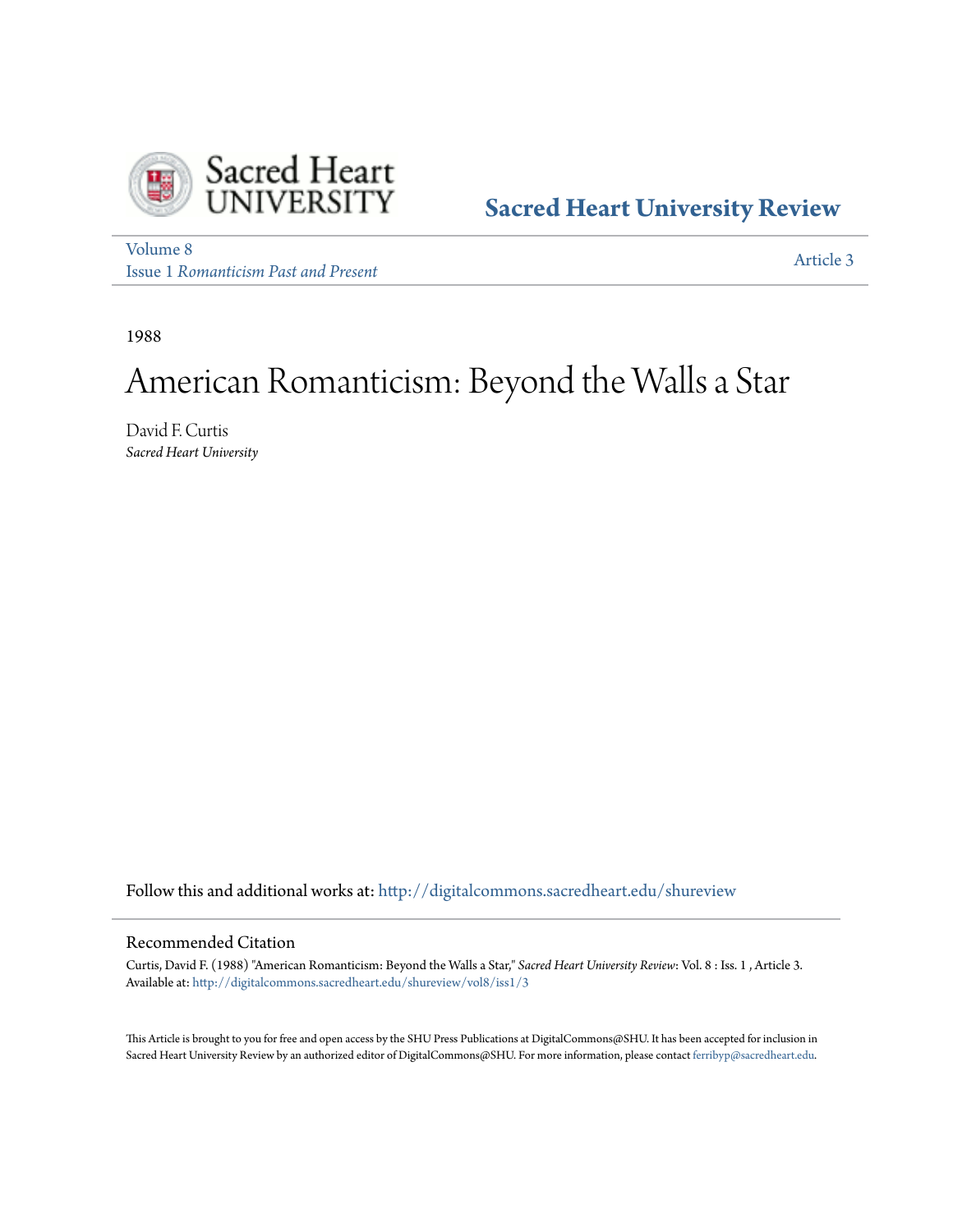# American Romanticism: Beyond the Walls a Star

### **Cover Page Footnote**

Lecture given at the Romanticism Past and Present Institute for secondary school faculty, sponsored by Sacred Heart University and the Connecticut Humanities Council. The writers of these essays had the specific task of selecting and presenting their material with secondary school faculty and their students in mind.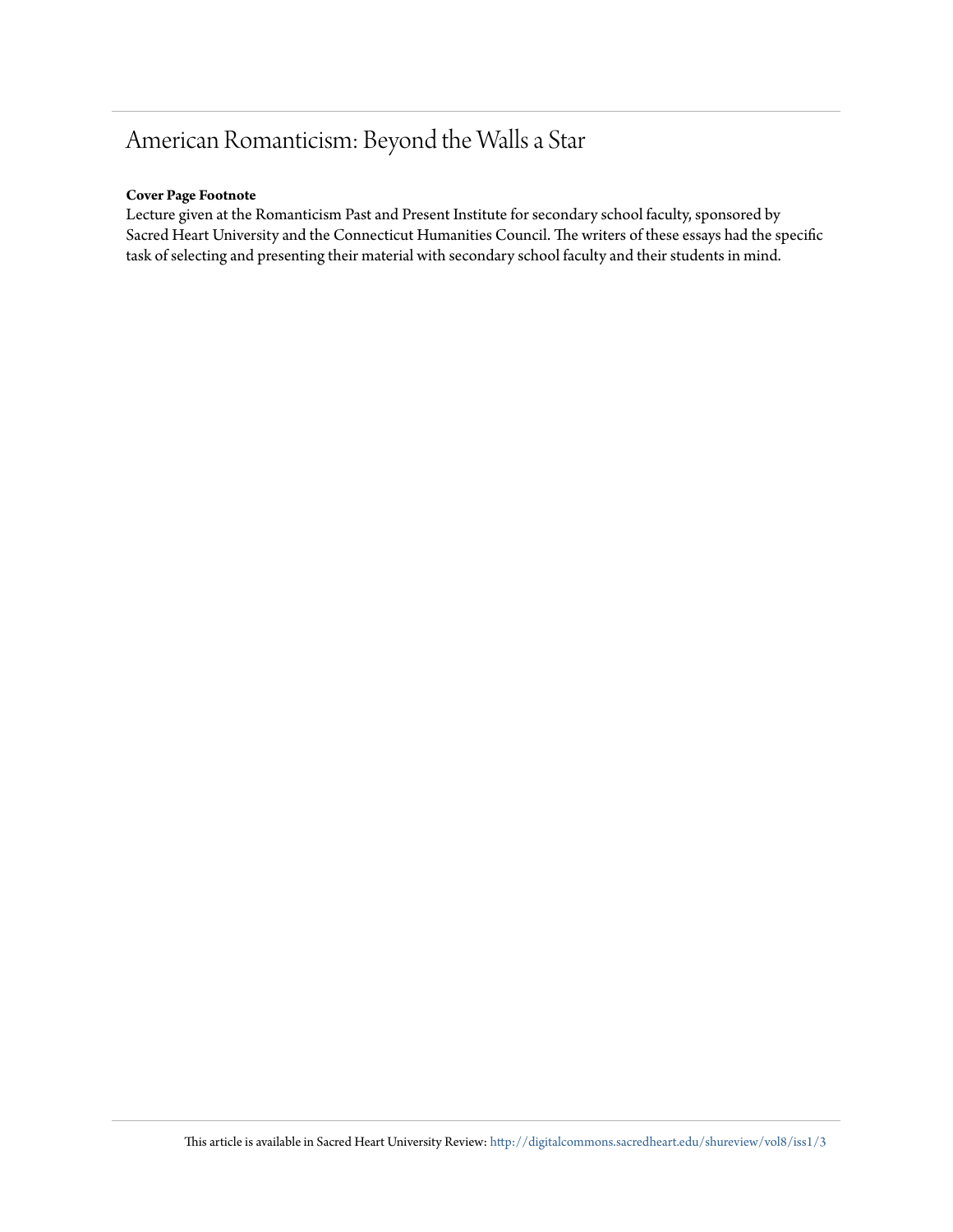### American Romanticism: Bevond the Walls a Star

In the volume of poetry called Steeple Bush (1947), Robert Frost included two poems, "One Step Backward Taken" and "Directive," which taken together suggest a thematic tension basic to literary romanticism in America, especially as that movement was given shape and voice by Emerson, Thoreau, Whitman, Poe, Hawthorne, and Melville.<sup>1</sup> The first poem pictures a person standing upon the banks of a rushing stream or river, swelled perhaps by melting mountain snows. The torrent sets sands and gravel flowing, tips huge "boulders off their balance," and, in short, unbalances the whole environment. The viewer perceives this chaos as a "universal crisis" and notes his own "standpoint shaken" by the collapsing earth. Yet amid this dissolution of his comfortable world, the viewer saves himself through the simple expedient of stepping back from the gully's edge, back onto solid ground again. Finally nature itself repairs partially the damage it had caused — "the sun came out to dry me"; but the repair is necessarily partial, since a "world" has been "torn loose." Yet the viewer's timely retreat has saved his skin at least for a time.

The process of disengagement has served the troubled and discontented of America well. From the Puritans who fled Archbishop Laud and came to Massachusetts Bay in the seventeenth century to the beatniks and hippies who "dropped out" in the twentieth, Americans have explored the pattern of exile and discovery thoroughly. Even the unromantic pragmatists we call the founding fathers stepped back from English aristocratic government and discovered American republicanism, while the hero of what Hemingway called the first modern novel, The Adventures of Huckleberry Finn, ended his flight with a vow "to light out for the territory," to step back perpetually. But the step backward taken by Frost's persona is different from these in that he recoils from nature itself, and not from the institutions of society. Similarly the disengagement of the great American Romantics had little to do with society. The America of 1836 which received Emerson's Nature was neither oppressed by tyrannical government nor blighted with urban slums.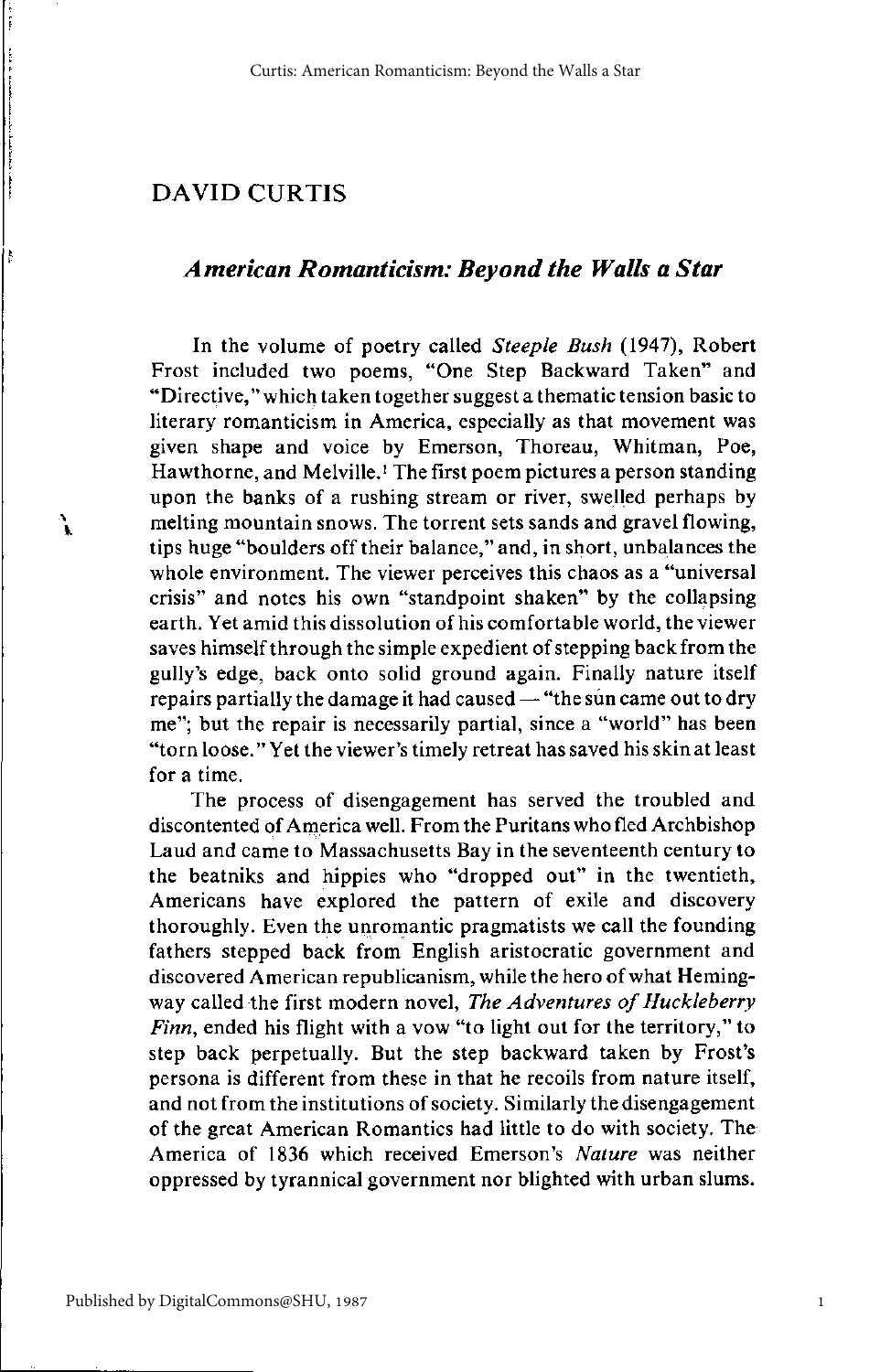Industrialization was decades away. Agrarianism and traditions of tolerance had yielded a modest prosperity and social order. Franklin and Crèvecoeur saw the American success story as a compound of industry, self-reliance, and compromise. Factions and radicals whether in the political or religious spheres — were nuisances to be suppressed or ignored. If reason and reasonable desires prevailed no hackward steps need ever be taken. Thus. Crèvecoeur's rational insistence on materialism. He envisions a neighborhood of farmers, Lutherans, Catholics, seceders - "the most enthusiastic of all sectaries $"2 -$  all living in harmony, uninterested in cabals or proselytizing, their zeal controlled by the benefits of order and plenty: "He raises good crops, his house is handsomely painted, his orchard is one of the fairest in the neighborhood. How does it concern the welfare of the country  $\ldots$  what this man's religious sentiments are or really whether he has any at all? He is a good farmer, he is a sober, peacable, good citizen.  $\ldots$ . This is the visible character, the invisible one is only guessed at, and is nobody's business." Thus, Franklin relates the story of the elderly woman whose devotion to Christ was such that she lived a recluse in a garret, with a stool and crucifix for furniture, who ate only gruel, who subsisted on prayer. The practical Ben sees none of this as devotion, however, remarking that he tells this tale "as another Instance on how small an Income Life and Health may be supported."3

The point is that eighteenth-century rationalism concerned itself only with actions and effects. Caught in a storm at sea, Franklin is neither awed nor impressed by the elemental forces, but instead considers the utility of lighthouses. Faced with Frost's flash flood, Ben would have been calculating the cost of a dam. The ground never gave way beneath his feet; his world was never turned loose. The backward step that American Romanticism implores us to take is from this indifference to the inner self, that part of us which Crèvecoeur says is nobody's business. For this reason Henry Thoreau stepped back to Walden Pond in 1845 and into literary history. "Most men," he writes, "even in this comparatively free country, through mere ignorance and mistake, are so occupied with the factitious cares and superfluously coarse labors of life that its finer fruits cannot be plucked by them."<sup>4</sup> In short, it is to save his life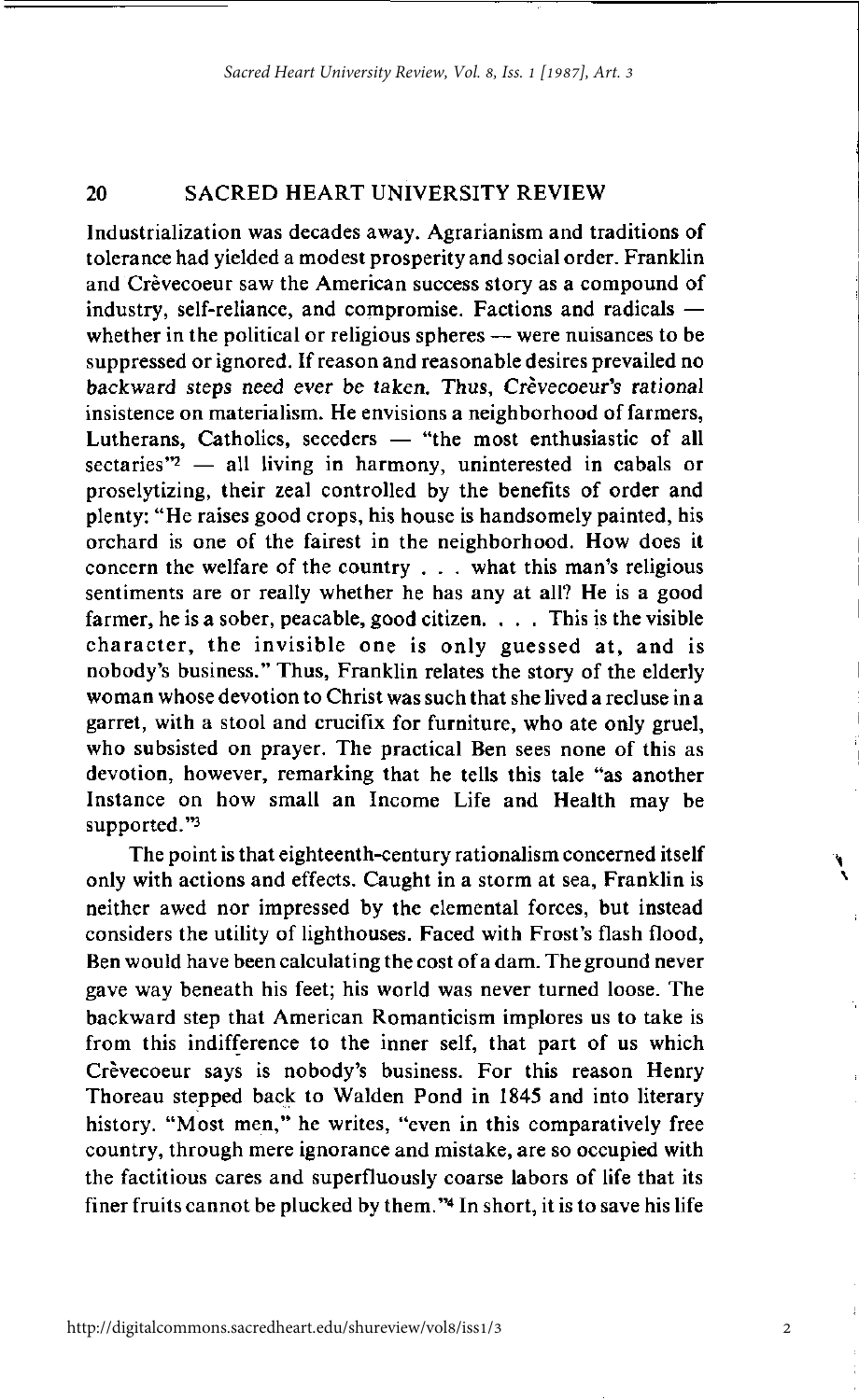21

(capital L would be apt) as well that Thoreau, like Frost's persona, took that one backward step.

To discover what the "finer fruits" of life might be, we should now turn to the other poems in Steeple Bush. As "Directive" follows "One Step Backward Taken" immediately, we are not terribly surprised that it begins with the word "back." "Back out of all this now too much for us" consciously mimics Wordsworth's "The world is too much with us," except that Wordsworth's sonnet is a lament, mournful but suggesting no action, while Frost's poem is, well, a directive. "Back out" not only locates us in space and time, but points to a solution for our problem through action. It is as if the persona of "One Step Backward Taken"  $\Rightarrow$  sun-dried and ready  $-$  is to be followed in his second and third steps, followed in fact all the way in "Directive" to his discovery of a new world, complete with finer fruits, designed to replace the one turned loose in the universal crisis of the preceding poem.

And the journey back leads through the constructs of social man first:

> There is a house that is no more a house. Upon a farm that is no more a farm And in a town that is no more a town.

The repetitive phrasing echoes the incantation chanted by Thoreau a century before - "Simplify, simplify." Frost, too, proposes the search for a time "made simple by the loss / Of detail, burned, dissolved, and broken off." Back we go through the glacier-carved valley, through woods excited by our presence, through a country "where two village cultures faded / Into each other." Does this imply that our back-tending journey must take us through the synthesis which emerged from the dialectic of Puritan and federal America, the synthesis we call Romanticism? For we find ourselves shortly among the "playthings in the playhouse of the children," amid the talismans of innocence and simplicity; and the poet adjures us to "Weep for what little things could make them glad." One of these little things, a "broken drinking goblet like the Grail," has been secreted for our salvation within "an old cedar at the waterside." These are the waters of a brook, "the water of the house," like spring water, "so near its source, / Too lofty and original to rage." To drink these waters so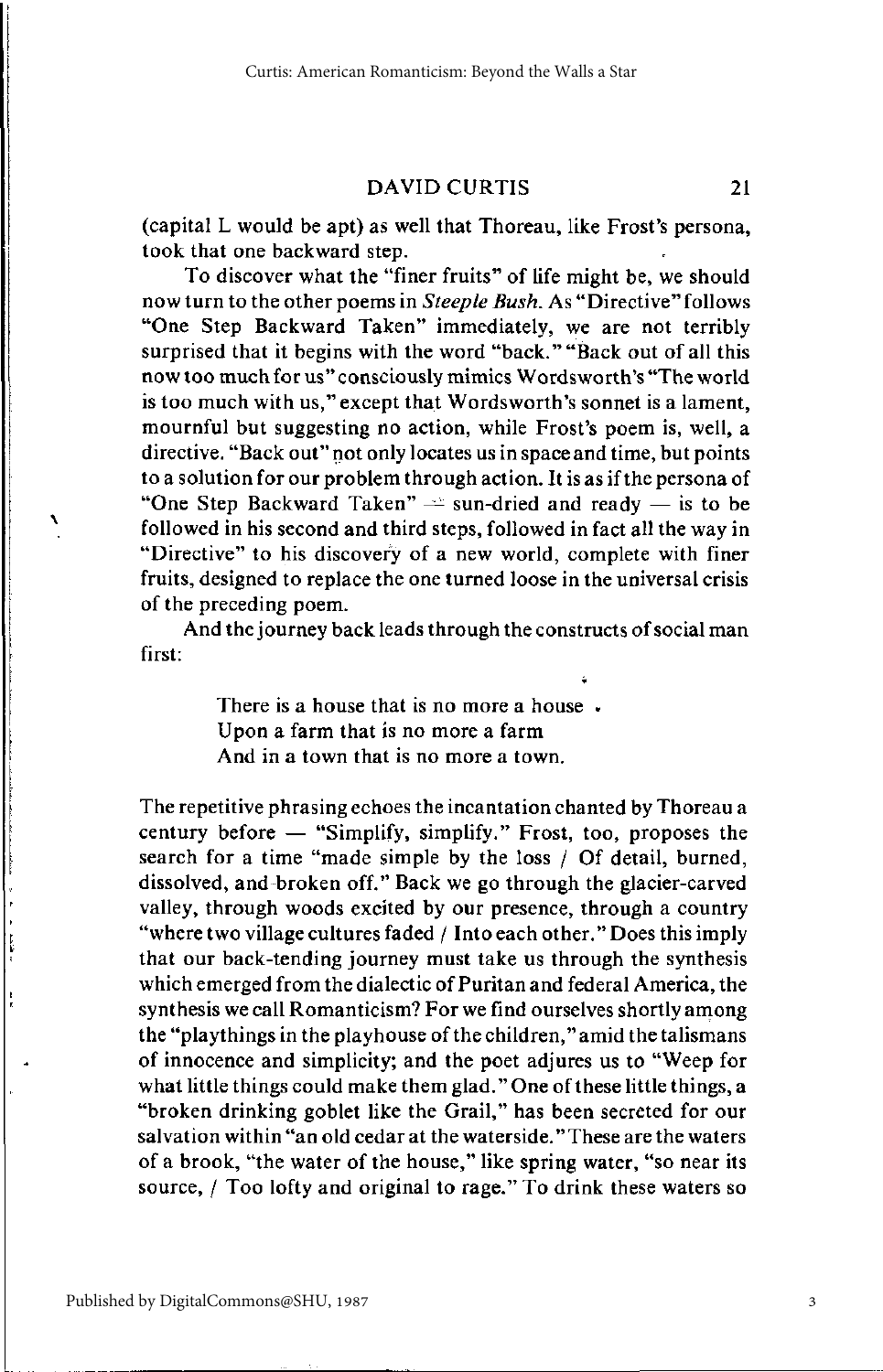near their source, from the holy cup preserved from childhood, hidden from the eves of the unsaved within nature  $-$  this is our salvation and Frost's directive: "Drink and be whole again beyond confusion."

We can see that the "finer fruits" of life are inextricably tied to the notion of wholeness and that the achievement of wholeness is in turn inextricably bound to the journey back through society, time, and culture to human childhood, to the spiritual mythography concealed in nature, to the healing waters near the source. Such anyway is the burden of Frost's vision and the vision of the transcendental Romantics of nineteenth-century America. It is important to note, however, that wholeness is accomplished "beyond" the confusion or chaos of life. It does not eradicate the confusion; it cannot ignore it. Nor did three of the primary writers of the Romantic Age in America.

Edgar Allan Poe, Nathaniel Hawthorne, and Herman Melville bear witness in their fiction to the psychic fragmentation of confusion, of a world torn loose from wholeness. The confidence of Crèvecoeur's materialism and Franklin's utilitarian rationalism gives way in their prose to the doubts and fears of conflicts internalized, to the "visitations of insecurity," as Harry Levin puts it, to the ambiguities inherent in the pattern of exile and discovery.<sup>5</sup> These writers knew that retreat entailed guilt as well as release and that discovery could be as terrifying as it was wonderful. Guilt and terror abound in their pages as their characters attempt to deal with the anxiety of experience (Hawthorne), the fear of death (Poe), the mystery of evil (Melville). As they feel the ground beneath their feet crumbling amid "the universal crisis" of life, these already fragmented heroes try through further fragmentation to shore up their ruins. They build walls around their fears, only to realize (usually too late) that they have not diminished their guilts and terrors but rather increased them. And they must keep the walls around their fears in good repair, even as their energy drains away and their humanity vanishes.

The fragmented self depends completely upon reason or aesthetics or faith or cynicism. It lacks perspective and eschews the risks of exposure. All of its confidence adheres to a single overdeveloped facet of personality, and when that strong-suit fails it, the self collapses totally, having no other resource to rely upon. Finally it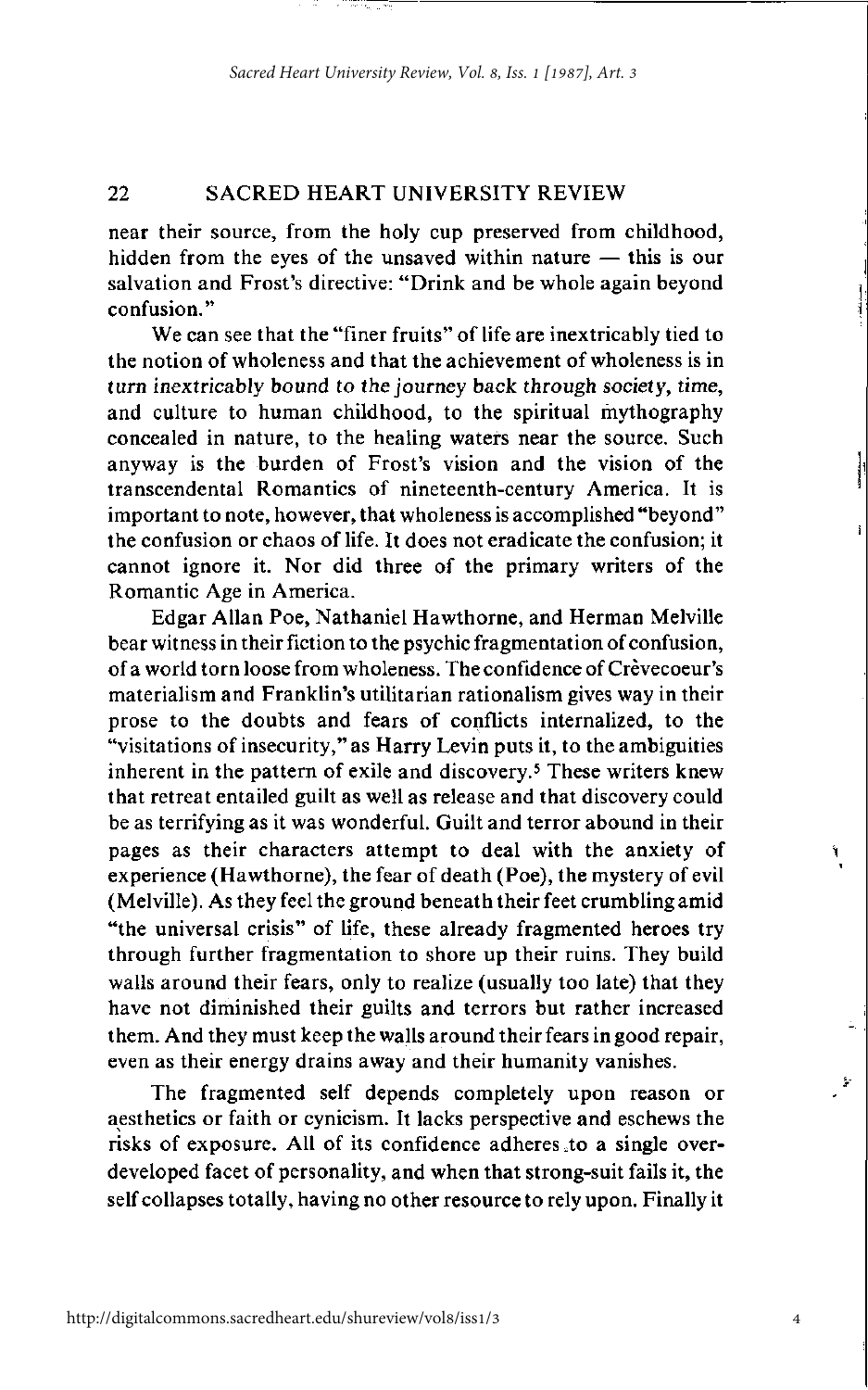is dominated by the very fear or anxiety it sought to wall out of its environment in the first place.

Herman Melville's "Bartleby, the Scrivener" provides an excellent example of the dangers of the fragmented self. Subtitled "A Story of Wall Street," Melville's poignant tale depicts the failure of rationalism in a world of mysterious evil. Bartleby appears one day in the office of a prominent lawyer and is hired to do copying work. Strangely, there are some tasks he will not perform, not out of any reasonable objection, but simply due to will. "I would prefer not to" becomes a familiar refrain in the office, upsetting the routine of the other copiers and the composure of Bartleby's employer. Is Bartleby's refusal to proofread or run errands whimsy? Is his evesight failing, or is his trauma emotional? From the beginning of their curious relationship, the lawyer senses Bartleby's pathetic existence: "I can see that figure now — pallidly neat, pitiably respectable, incurably forlorn!"<sup>6</sup> Here is a victim of life, beaten down, passive, whose entire existence will be encompassed within the four walls of the lawyer's office. He is a burden and when he begins to express his negative preferences, a nuisance as well,

Instinctively, the lawyer, whose story this really is, builds a wall around this new problem. He is a self-proclaimed "safe" man (p. 4), insulated from the agonies of the lonely and poor, and he has no intention of allowing loneliness or poverty  $-$  be it material or spiritual poverty - to invade his safe world:

> I resolved to assign Bartleby a corner by the folding-doors, but on my side of them, so as to have this quiet man within easy call, in case any trifling thing was to be done. I placed his desk close up to a small side-window in that part of the room, a window which originally had afforded a lateral view of certain grimy backyards and bricks, but which, owing to subsequent erections, commanded at present no view at all, though it gave some light. Within three feet of the panes was a wall. . . . Still further to a satisfactory arrangement, I procured a high green folding-screen, which might entirely isolate Bartleby from my sight. . . .

> > $(pp. 11-12)$

23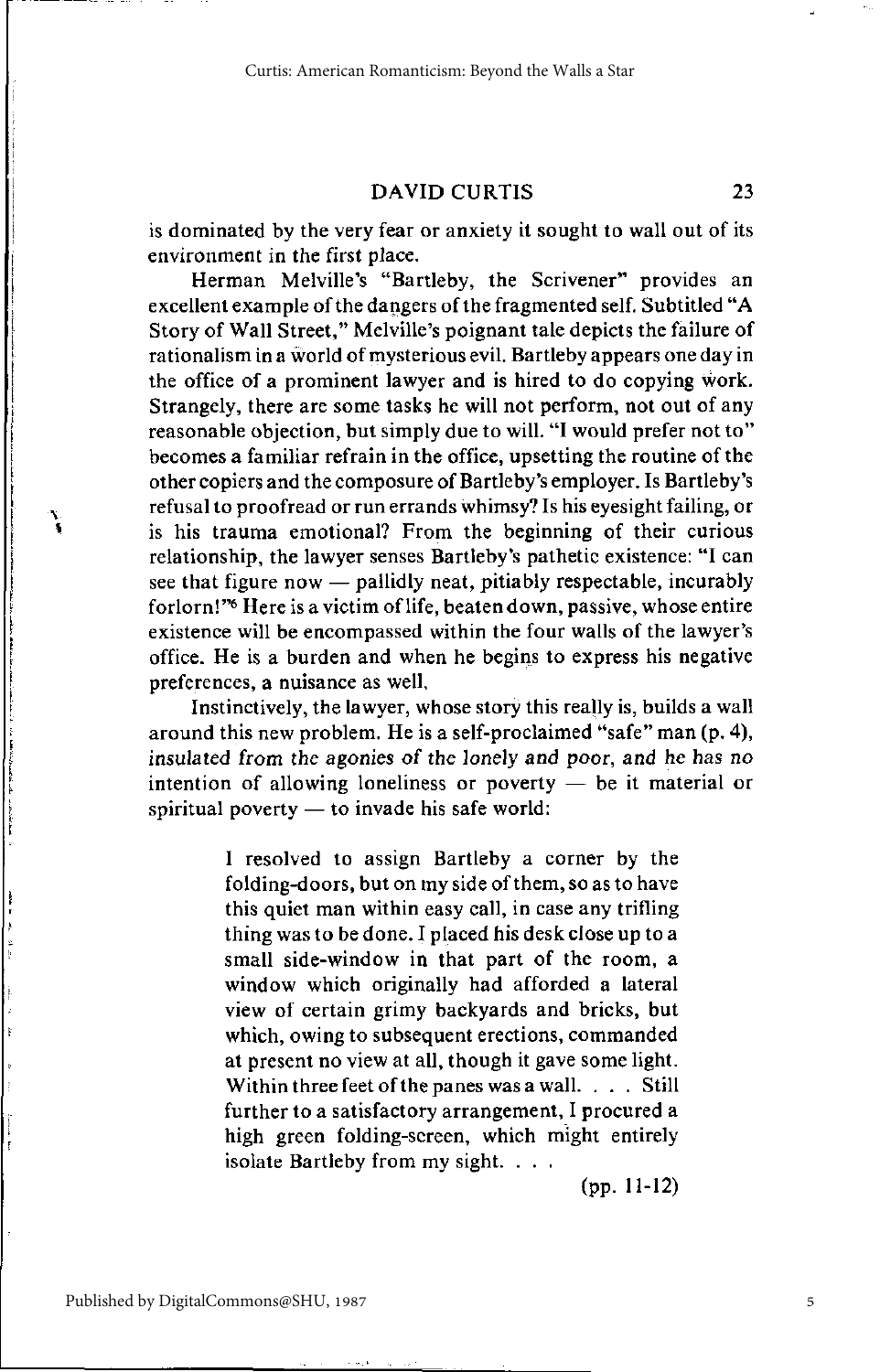With Bartleby comfortably walled in, the office can resume its safe routine, the scrivener now one of the caricatures which comprise the lawyer's business world. But the mystery of Bartleby lingers, especially when the lawyer discovers that his new employee is living in his office, that he has no life beyond his dead-wall cell. He is out of sight but not out of mind. If only a reason could be found to explain his strange behavior. The lawver is not cruel; he is no Dickensian villain. But he simply cannot abide the mystery of Bartleby. The lawyer yearns to know the reason behind Bartleby's misery, for if a reason can be found, a solution can too. This is the way of Ben Franklin:

> "Will you tell me, Bartleby, where you were born?" "I would prefer not to." "Will you tell me anything about yourself?" "I would prefer not to." "But what reasonable objection can you have to speak to me?"

> > $(pp. 25-26)$

But again Bartleby has no answer, and reason has no appeal to him:

"Bartleby, never mind, then, about revealing your history; but let me entreat you, as a friend, to comply as far as may be with the usages of this office. Say now, you will help to examine papers to-morrow or next day: in short, say now, that in a day or two you will begin to be a little reasonable: -say so, Bartleby."

"At present I would prefer not to be a little reasonable," was his mildly cadaverous reply.

 $(p. 26)$ 

When appeals to reason and utility (eighteenth-century ideals) fail, the lawyer in desperation falls back upon an even older American ideal: "Gradually I slid into the persuasion that these troubles of mine, touching the scrivener, had been all predestined from eternity" (p. 35) and he resolves to let Bartleby remain entombed within his office. But then Bartleby's presence begins to hurt business  $-$  the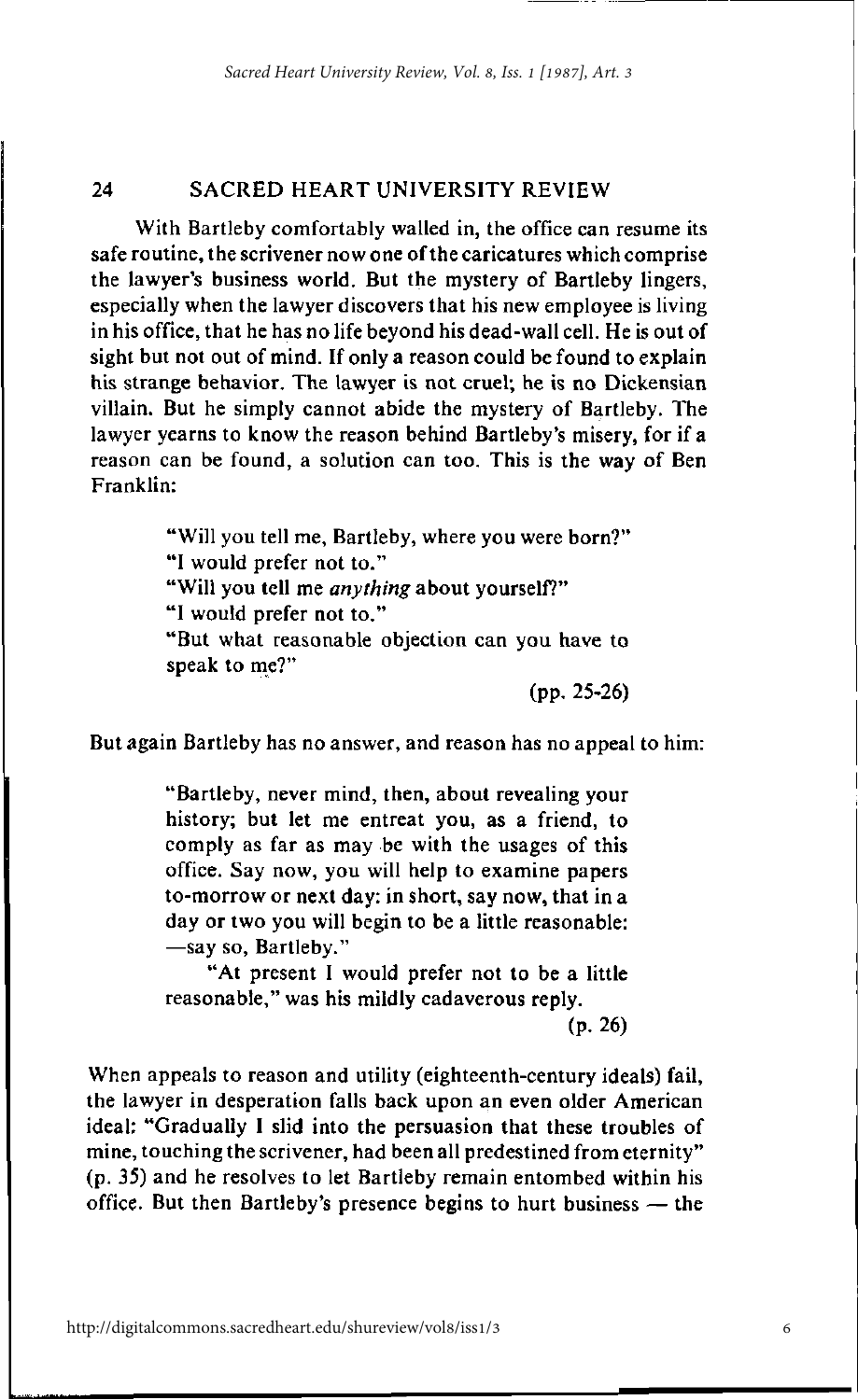25

unpardonable sin for utilitarianism  $-$  so he is packed off to prison, the Tombs. This enforced exile, however, relieves neither Bartleby's misery nor the lawyer's guilt. And a final confrontation in the Tombs solaces neither. Even nature, though it reaches deep into the Tombs. cannot reach either man:

> The vard was entirely quiet. It was not accessible to the common prisoners. The surrounding walls, of amazing thickness, kept off all sounds behind them. The Egyptian character of the masonry weighed upon me with its gloom. But a soft imprisoned turf grew under foot. The heart of the eternal pyramids, it seemed, wherein, by some strange magic, through the clefts, grass-seed, dropped by birds, had sprung.  $(p. 45)$

But Bartleby is already dead, and so the "strange magic" is denied the lawyer. Within the thick walls part of him dies too. He had placed his reliance, his safeness, upon his ability to maneuver life to meet his needs. He had surrounded himself with puppets, confident that his reasonableness and usefulness made him master of the strings. But just as the grass seed penetrated the thick-walled Tombs, evil got through the cracks of his walls, and he discovers himself at last unable to hinder its growth.

"Benito Cereno" returns Melville to the more familiar milieu of the sea and the great sailing ships, but is like "Bartleby" (they are included in The Piazza Tales [1856] and both were written after Melville's career as a novelist had, with the failures of Moby Dick and Pierre, gone up in smoke) about the insufficiency of human reason to counter or, in this case, even recognize evil. Yankee Captain Amasa Delano goes to the aid of a stricken Spanish ship, a slaver as it happens. Disease has riddled the crew, and her master, Benito Cereno, seems completely enervated. It appears to Delano that the African captives have played a decisive role in bringing the San Dominick to safety. With him, Delano has brought fresh water, food, and an American confidence in his abilities as a mariner and a judge of people. Unfortunately, his investigation into the conditions aboard the San Dominick is hampered by preconceptions. Negroes are by nature docile, Delano thinks, Spaniards haughty and cruel.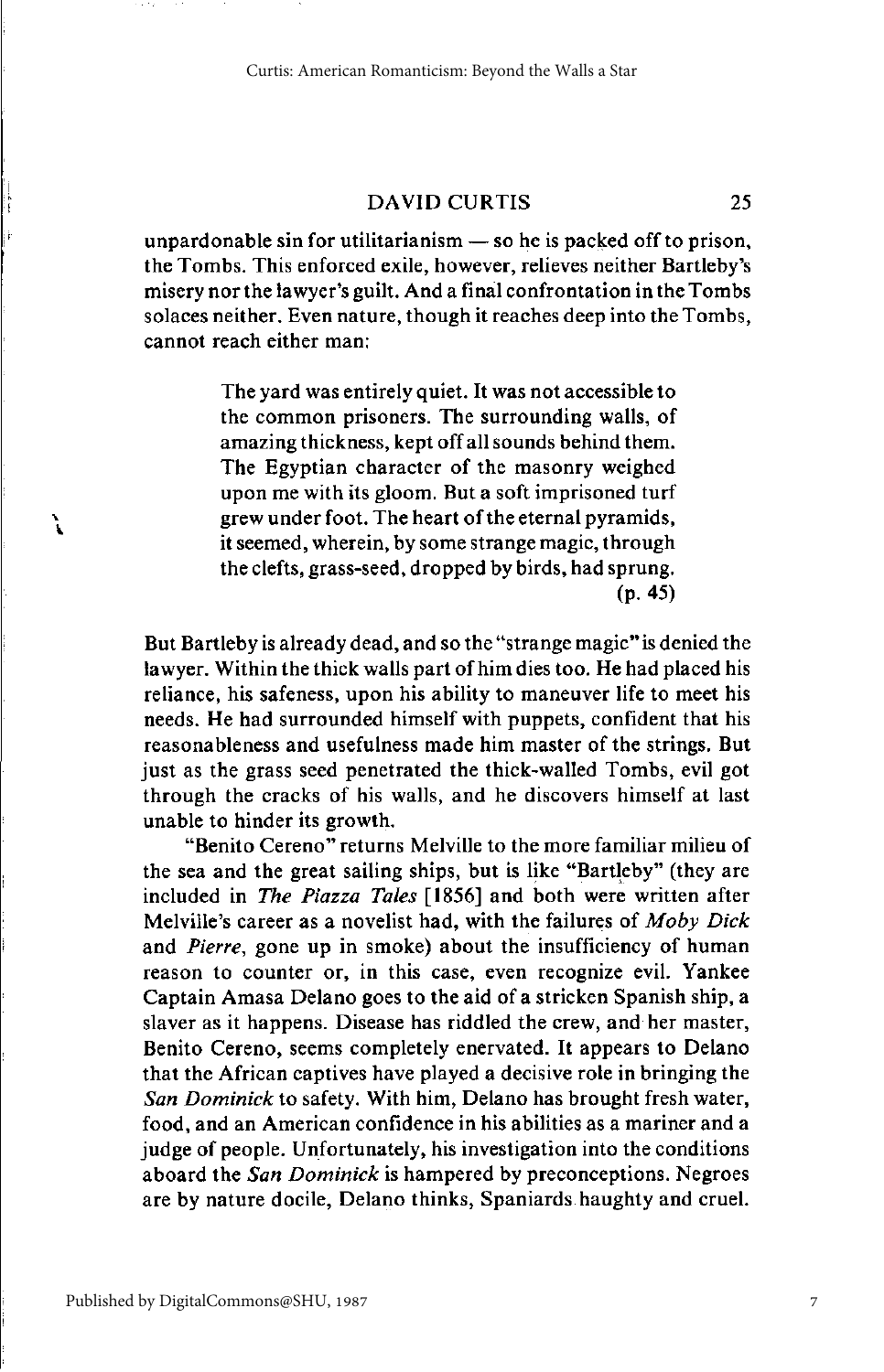Again walls go up around misery and evil, walls of Delano's making, and he doubts the evidence of his own eves that something is wrong. When he sees a slave strike a Spanish sailor, when he notes Benito's evident terror. Delano concocts reasons for these phenomena based upon what he thinks should be the case. When Benito nearly faints with fear, Delano thinks, "How unlike we are made!" (p. 276). And of the murderous Babo, Benito's black attendant, who is holding a razor to Cereno's throat in the guise of shaving him, Delano concludes:

> There is something in the negro which, in a particular way, fits him for avocations about one's person. Most negroes are natural valets and hairdressers; taking to the comb and brush congenially as to the castinets, and flourishing them apparently with equal satisfaction. . . . And above all is the great gift of good-humor. Not a mere grin or laugh is here meant. Those were unsuitable. But a certain easy cheerfulness, harmonious in every glance and gesture as though God has set the whole negro to some pleasant tune.

> > $(p. 306)$

What these particular Negroes had been set to is the murdering of the Spanish crew, hostage-taking, and the destruction of Delano and his men. Delano, though, can see nothing, except what he expects to see. Safe behind the walls of stereotype, he is in greater danger than he knows. Ultimately this extremely tense story ends with Babo trying to kill Delano and failing, yet even then the American innocent cannot grasp the extent of the horror. Benito adminishes him:

> "you were with me all day; stood with me, sat with me, talked with me, looked at me, ate with me, drank with me; and yet, your last act was to clutch for a monster, not only an innocent man, but the most pitiable of all men. To such degree may malign machinations and deceptions impose. So far may even the best men err, in judging the conduct of one with the recesses of whose condition he is not acquainted."  $(p. 351)$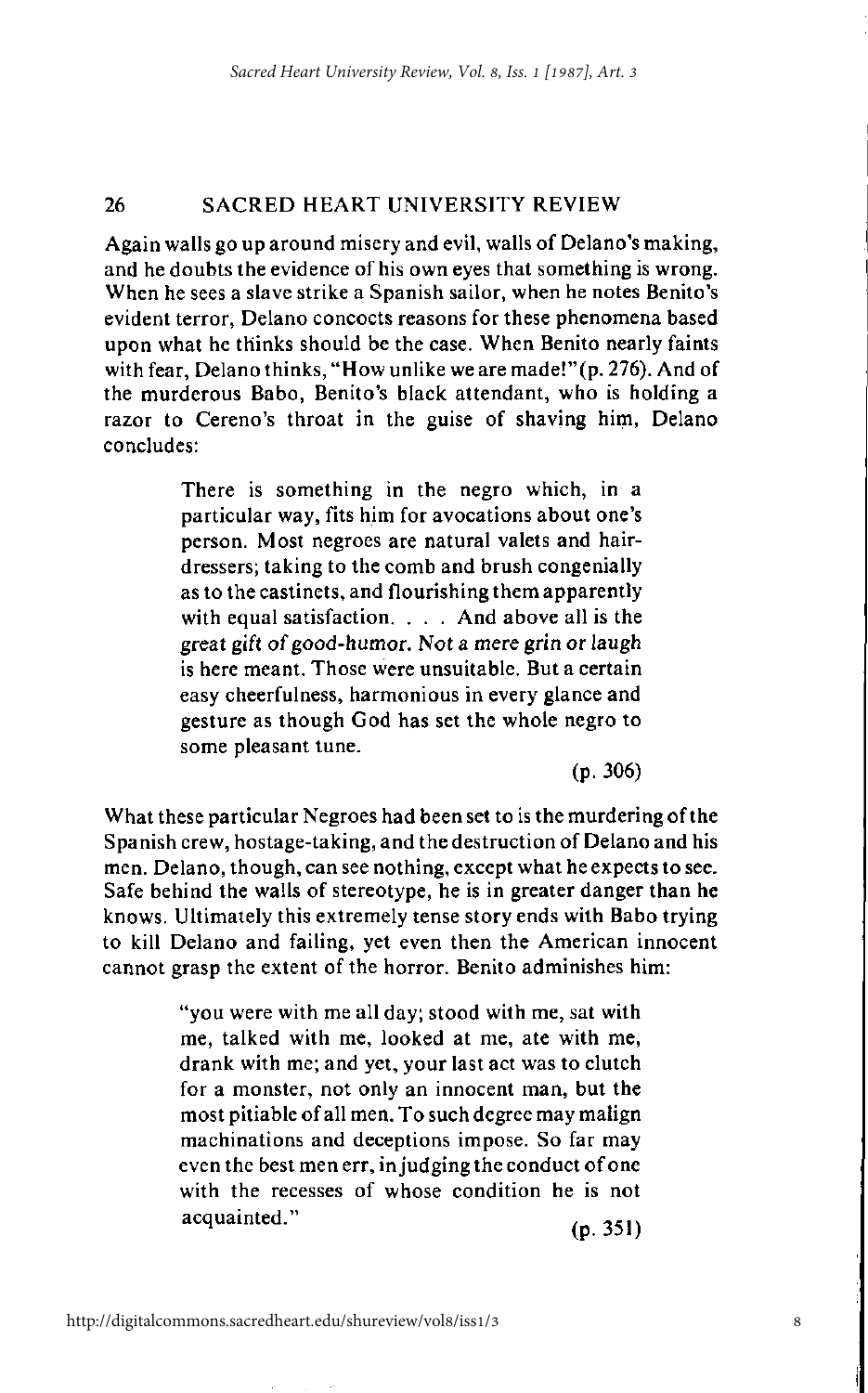Whether there is any way to become acquainted with human "recesses" is a good question, but Melville's point is that such knowledge can never be gained where walls of expectation or naivete intervene

Lastly, as in "Bartleby," the healing powers of nature are invoked too late. Delano urges Cereno to put the slave revolt behind him and eniov life:

> "But the past is passed; why moralize upon it? Forget it. See, yon bright sun has forgotten it all. and the blue sea, and the blue sky; these have turned over new leaves."

> "Because they have no memory," he dejectedly replied: "beause they are not human."

> > $(pp. 351-52)$

Benito has realized the unhappy fate of humanity to remember and regret. The power of blackness — the ambiguity of slavery within a Christian world, aboard a civilized ship — brings Benito wisdom and death. Delano, however, is touched by neither.

Although Melville's Piazza Tales were the last written of the great American Romantic stories, the challenge they pose to the assumptions of eighteenth-century optimism make them an appropriate starting point for discussing American Romanticism. Rationality overwhelmed by the irrational, well-intentioned humanity swamped by evil, the ineffectiveness of walling out the discordant  $$ of these themes are "Bartleby" and "Benito" built. And it is precisely these problems that smashed Franklinian confidence and mandated the Emersonian program.

Before examining that program, however, two other masters of darkness must be discussed. In story after story Edgar Allan Poe and Nathanial Hawthorne assault the comforting assumptions of their readers. In Poe's fiction all conflicts are internalized, and psychic terror reigns. What results is a veritable comic insanity, mocking the deistic order of the eighteenth century. In stories like "The Fall of the House of Usher," "The Premature Burial," "The Tell-Tale Heart," and "The Cask of Amontillado," Poe delineates our desperate attempts to bury or immure our fears, anxieties, and enemies. These attempts always fail, and fail, moreover, in two senses. The fear or anxiety is not put to rest, and the guilt resulting from the attempt

١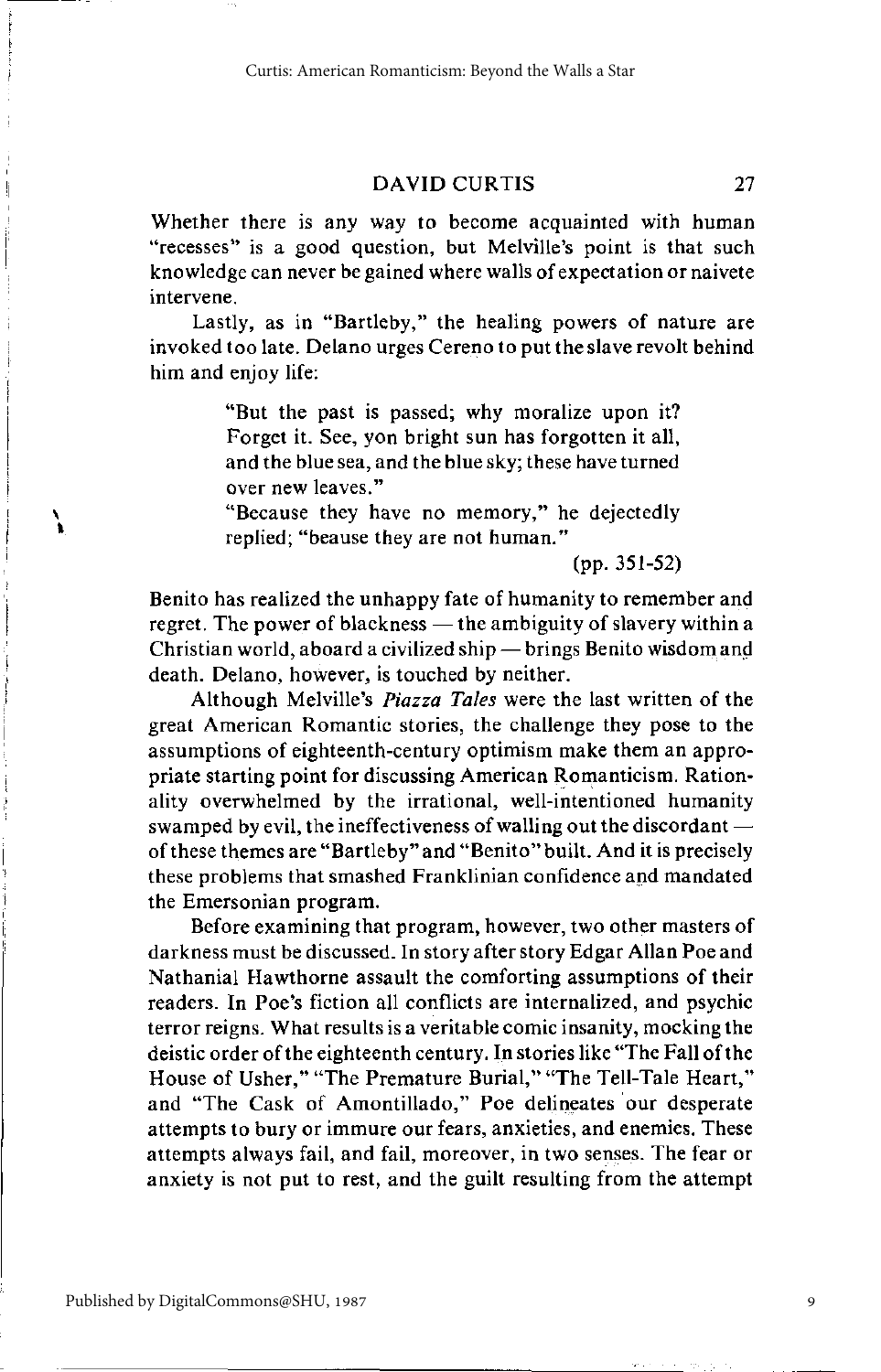accelerates the approach of madness. Madeline Usher is buried alive by her brother, but claws her way out of the crypt to embrace him in death. Roderick is described as suffering "much from a morbid acuteness of the senses; the most insipid food was alone endurable; he could wear only garments of a certain texture; the odours of all flowers were oppressive: his eves were tortured by even a faint light: and there were but peculiar sounds . . . which did not inspire him with horror." So much for the five senses; add to that Roderick's terror of death, and one has a combination approaching Beckettian totality: Roderick Usher feared only two things, life and death.

Exactly how entombing his sister is supposed to alleviate Roderick's dreadful condition is unclear, but this is Poe, not Melville, and the failure of reason is not in question in this story. Rather Poe is writing about the hegemony of fear over man, how fear leads to unspeakable actions, those actions to terrifying guilt, and that guilt to madness.

Maddest of all his narrators - if such a measurement can be made — is the protagonist of "The Tell-Tale Heart." So insane is he that Poe through him is able to make us shudder and laugh at the same time. His descriptions of the too-meticulous care that he takes before killing "the old man" are disquieting:

> And every night, about midnight, I turned the latch of his door and opened it  $-$  oh, so gently! And then, when I had made an opening sufficient for my head, I put in a dark lantern, all closed, closed, so that no light shone out, and then I thrust in my head. Oh, you would have laughed to see how cunningly I thrust it in! I moved it slowly - very, very slowly, so that I might not disturb the old man's sleep. It took me an hour to place my whole head within the opening.  $\ldots$  Ha! — would a madman have been so wise as this?

> > $(p. 445)$

The repetition, the slow-motion is truly maddening, especially when we learn that the real object of hate is not the old man but the Evil Eye. It is the self that is to be slaughtered; hacked to pieces, and buried beneath the floor boards. But again this "wall" is penetrable;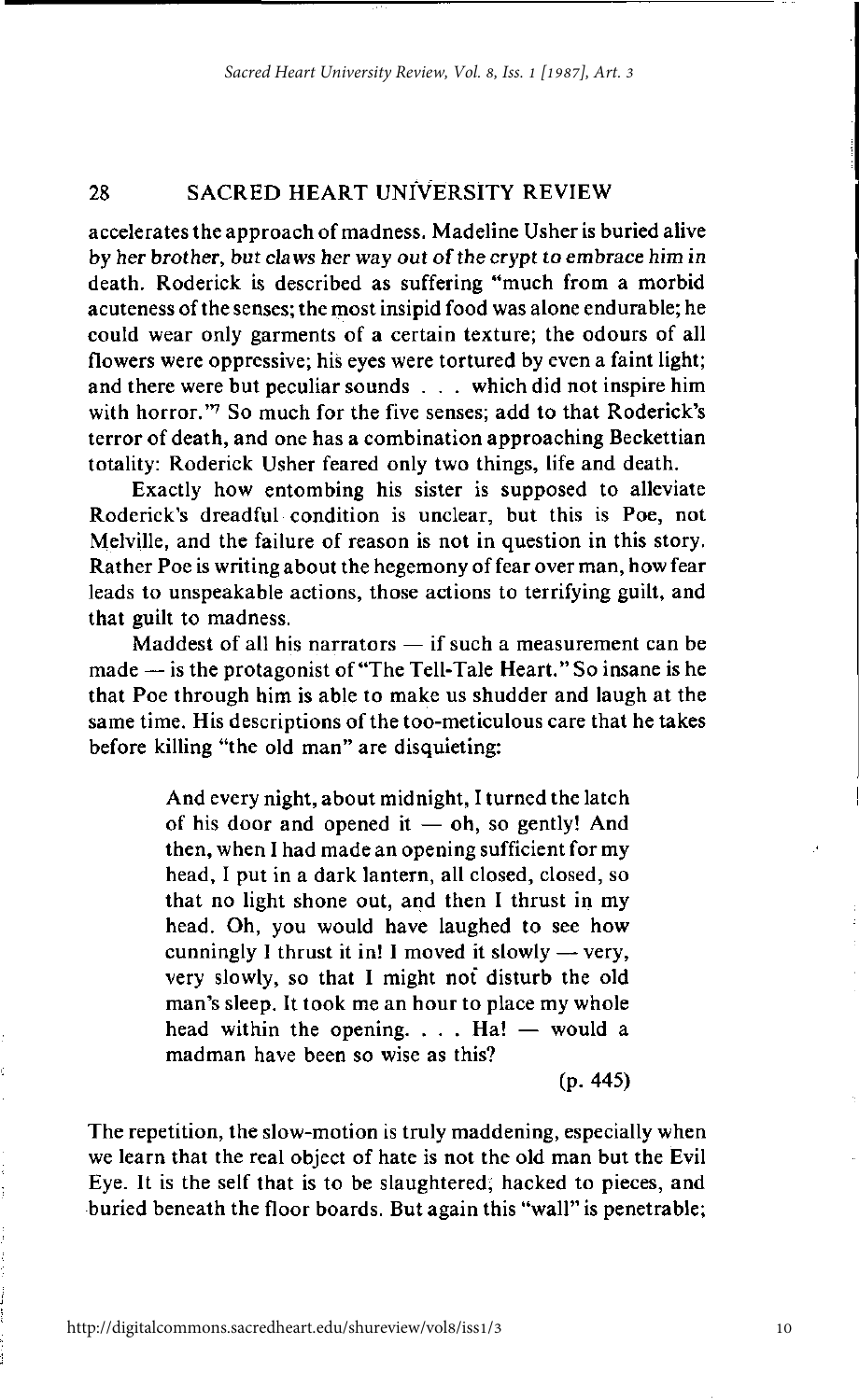the killer hears the still-beating heart of his victim. The tale ends in a scene that Ionesco might have composed, with the police sitting calmly, chatting, while the killer rants and raves in their presence  $-$ "I foamed  $-$  I raved  $-$  I swore! I swung the chair upon which I had been sitting, and grated it upon the boards.  $\ldots$  " (p. 448). The heart beneath the floor pounds, yet the officers seem not to hear it or to notice the rather inappropriate behavior of the narrator, as if chair-swinging is quite normal:

> Almighty God! - no no! They heard! - they suspected! — they  $knew!$  — they were making a mockery of my horror!

> > $(p. 448)$

29.

Noting that "anything was more tolerable than this derision!" (p. 448) the murderer confesses his crime, and the farce is over. We are left to wonder whether anyone remarked his "shrieked" confession of guilt, but we recognize at least that the fragmentation of self in Poe's stories is so thorough that the narrative itself begins to split asunder in conscious irony. This is surely the case in "The Premature" Burial," where after describing for pages and pages in gruesome detail states of catalepsy so profound that their victims are buried while still alive, after detailing his own precautions against being interred while in this death-in-life situation, after retelling his own horrific experience of premature burial, the narrator recounts his return to psychic health: "I thought upon other subjects than Death. . . . I read no Night Thoughts - no fustion about churchvards — no bugaboo tales — such as this" (p. 542).

Poe saw all the terror of exile and discovery, all the agony of the personality responding to fear. Hawthorne, on the other hand, saw opportunity for growth. His characters have to choose between retreats from life or journeys into the complexity of adulthood. Those like Hester Prynne, who fear emotion, run the risk of dehumanizing themselves as they cease to feel, while those like Arthur Dimmesdale live cataleptically as they flee from responsibility. Others like Goodman Brown or Reverend Hooper become unbalanced in the face of experience. Yet still others like Robin, the hero of "My Kinsman, Major Molineux," pass through the ambiguities of adolescence towards the possibilities of maturity.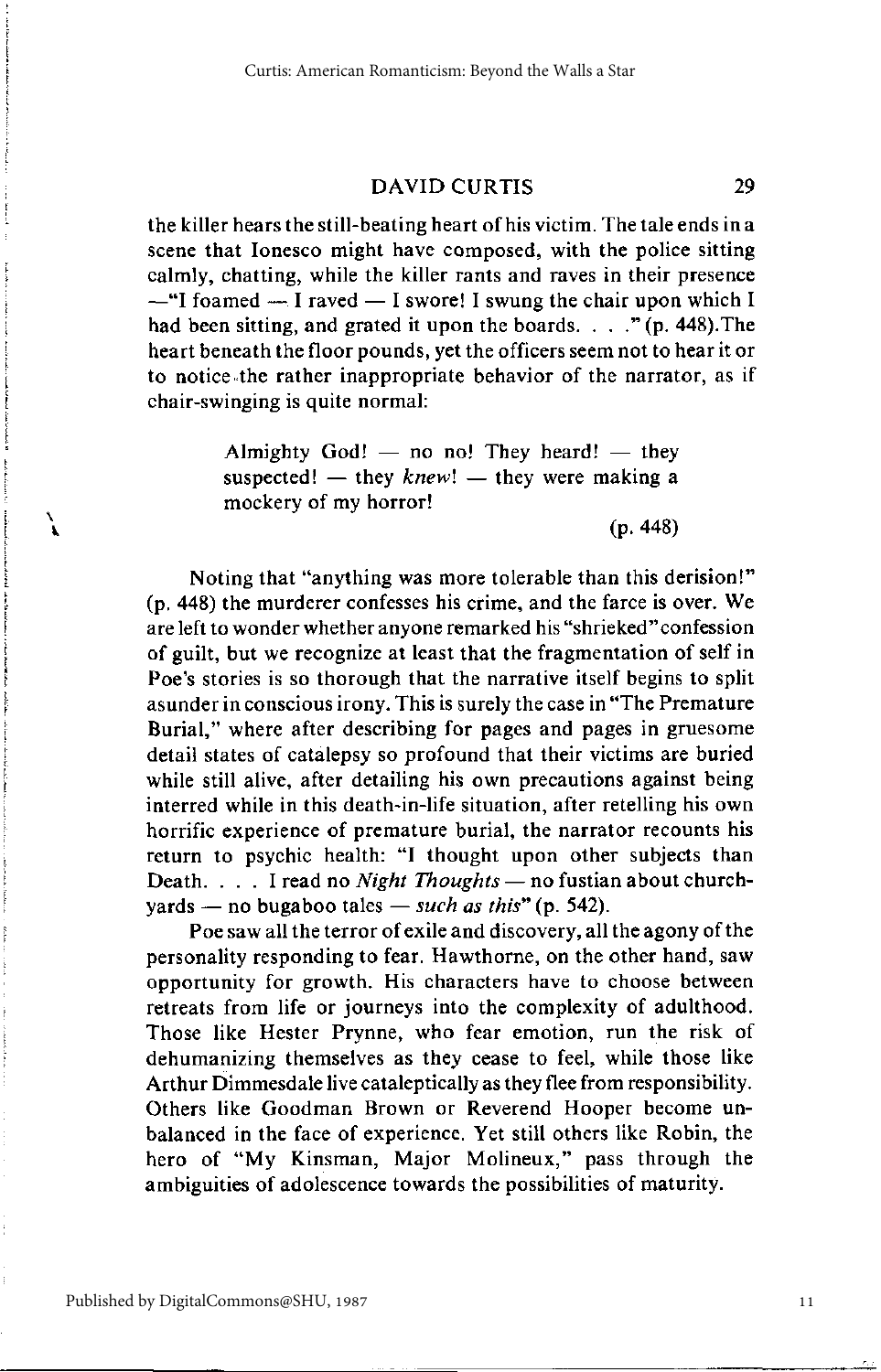Robin's exile is self-imposed. He has ventured to town to make his fortune, leaving the simple pleasures of country life, the securities of home and family behind. He is eighteen, vigorous, and eager to get ahead. Gifted by nature with strength and beauty and supposing himself shrewd, Robin thinks he has all the attributes necessary for success. And he has an ace-in-the-hole, his relation, Major Molineux, a magistrate of the town. In fact, Robin's reliance on the Major signals his uneasiness with complete independence and perhaps reflects a doubt or two about the usefulness of his other merits.

Like Captain Delano, Robin finds himself in the middle of an unforeseen circumstance. Unbeknownst to him rebellion is loose in the town, and thus his inquiries after the Major meet with angry rejoinders, suspicious glances, whispers, or derision. And Robin must ask after Molineux, since he is no sooner deposited on the ferry-landing than he is lost. He wanders through the crooked streets of the town as if in a maze. His virtue and good nature are tested and meet the tests, but his frustration and anxiety increase as the townspeople rebuff his inquiries about his kinsman. Hawthorne shows us that the wall separating innocence from experience is but a membrane, quickly pierced by our initial foray into the world. Robin's expectations of triumph vanish upon the wind that wafts to his ears "the antipodes of music," the discordant notes of his kinsman's processional.<sup>8</sup> There will be no help from Molineux, who has been tarred and feathered, and cannot help himself. The psychodynamics of Hawthorne's fairy tale are apparent: the trusted father-figure, invested by the child's needs with unlimited power, is in reality impotent. Moments before witnessing Molineux's disgrace, Robin contemplates giving up his quest and returning home, fantasizing how much he is missed. Yet his imaginings include as well the picture of his exclusion from familial safety. The path back to innocence is effectively blocked by Robin's night in town, and so accepting experience's lesson, Molineux's disgrace, Robin turns on the impotent father by joining in the town's mirth at the Major's plight:

> ... Robin seemed to hear the voices of the barbers, of the guests of the inn, and of all who had made sport of him that night. The contagion was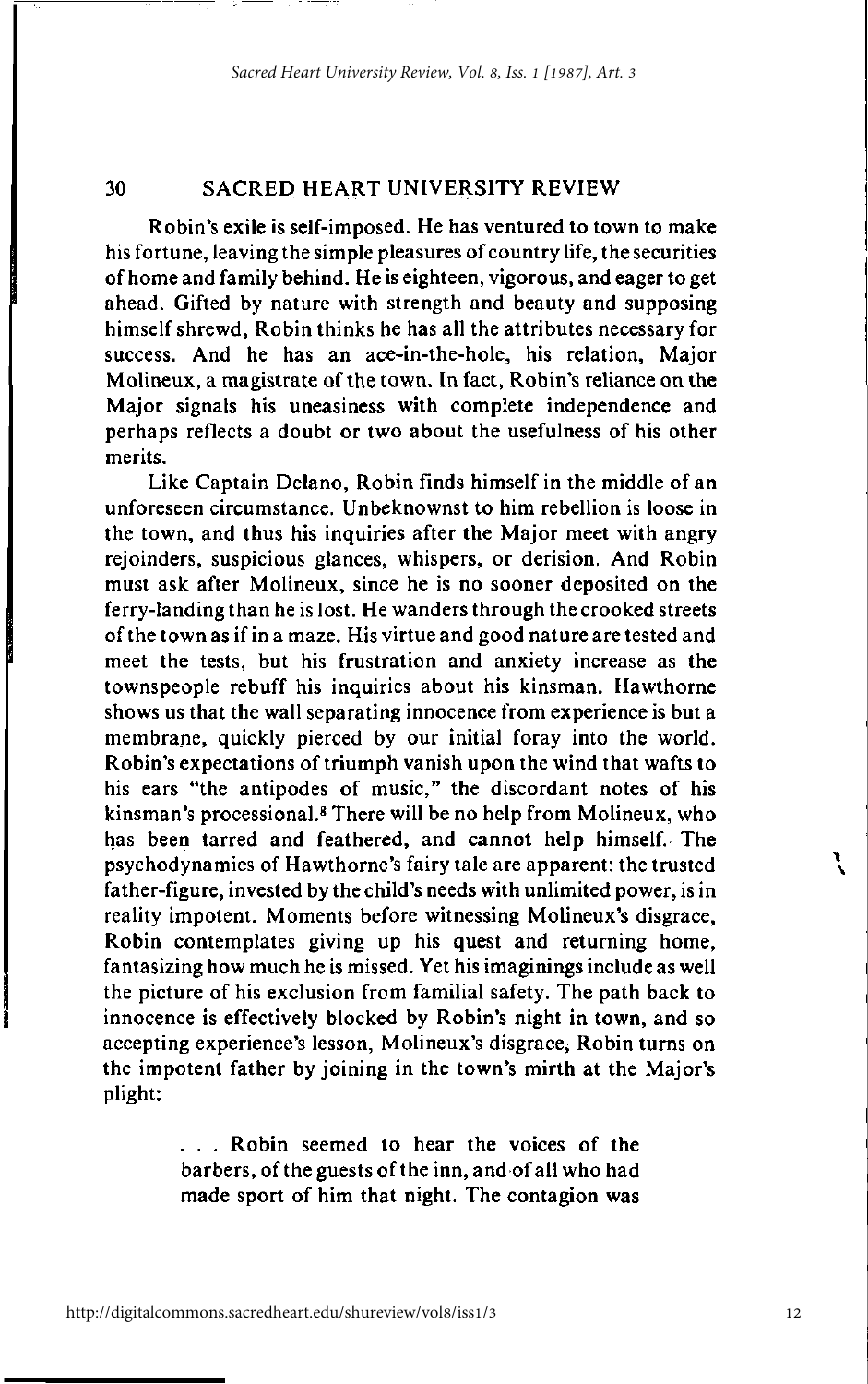spreading among the multitude, when all at once, it seized upon Robin, and he sent forth a shout of laughter that echoed through the street,  $-$  every man shook his sides, every man emptied his lungs, but Robin's shout was the loudest there.

 $(p. 230)$ 

With that one shout of laughter, Robin enters the town in earnest. Independent, now, of all help except that which his own resources can provide, Robin scales the wall of childhood and finds himself irrevocably on the other side an adult. Yet Hawthorne knows that the climb over that wall exacts a heavy, albeit a necessary, price:

> When there was a momentary calm in that tempestuous sea of sound, the leader gave the sign. the procession resumed its march. On they went, like fiends that throng in mockery around some dead potentate, mighty no more, but majestic still in his agony. On they went, in counterfeited pomp, in senseless uproar, in frenzied merriment, trampling all on an old man's heart.

> > $(p. 230)$

So the confusion literally melts away from Robin, the new man. But whether he is whole is another question. Hawthorne suggests that a certain toughness is needed to join life's procession and that once having joined, the adult wins his freedom, yet must accept, too, the frenzy of the procession as part of the bargain.

Hawthorne, Poe, and Melville are romantic writers and great writers because they face the "universal crisis" squarely. They identify for us the anxieties of existence, the baffling complexity of the fallen world for fallen man. They assay fear and guilt and explore the walls we erect to keep them at bay. Those walls, they note, succeed only in keeping us from wholeness and happiness. Neither rationalism nor materialism brings contentment, and maturity, the offspring of experience and innocence (which dies giving birth), is the twin of sorrow. It remained for the transcendental Romantics to offer a solution to the psychic dilemma of fallen man, and their answer lies in Frost's preposition, "beyond."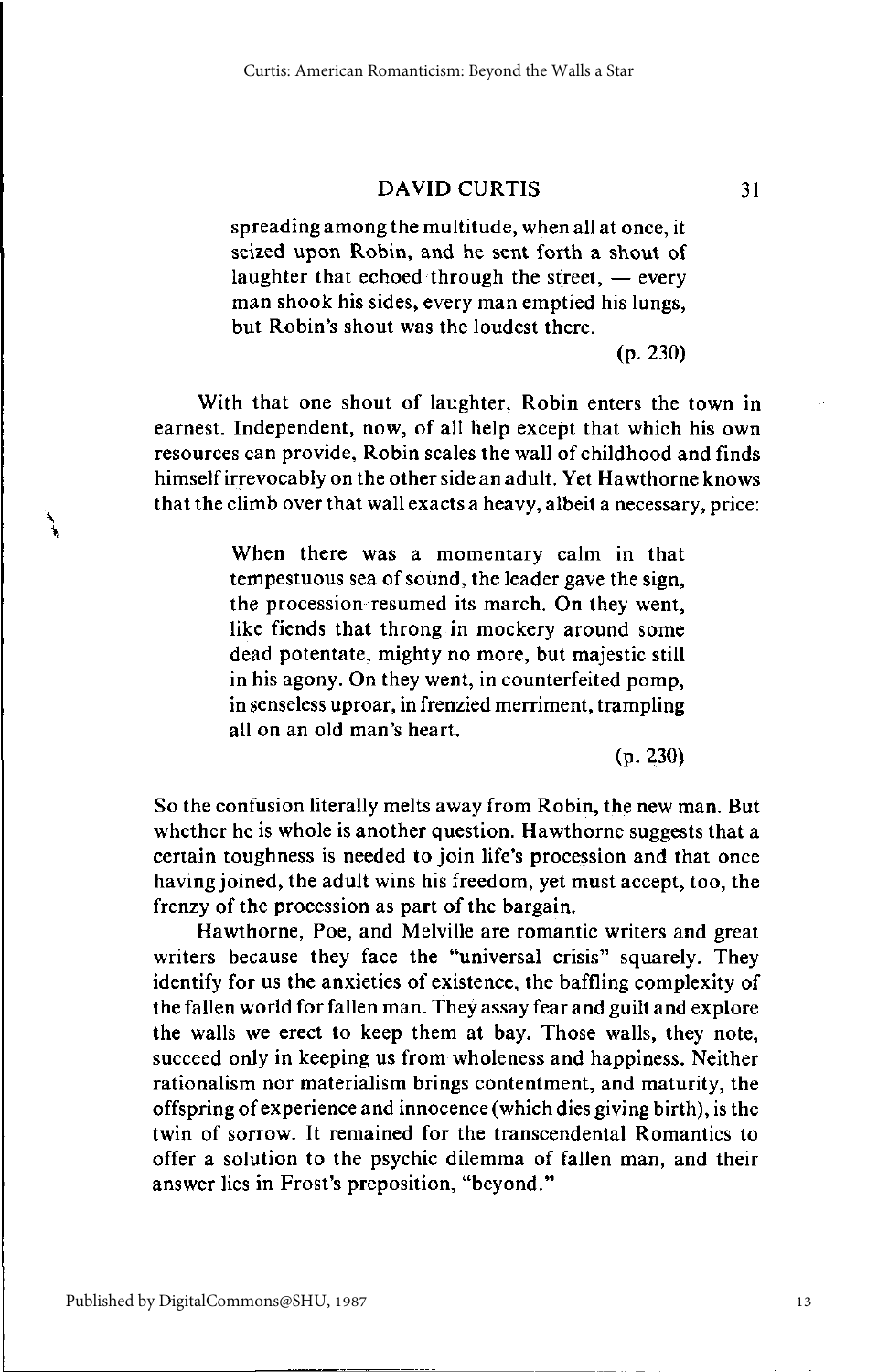Ralph Waldo Emerson published the transcendentalist manifesto, Nature, in 1836. In this long, hortatory essay, Emerson posits a basic duality in the universe  $-$  Nature and Soul. Nature is the Not Me, bound to time and space, of seeming substance; Soul is infinite and eternal, invisible, the essential Me. Nature is the Soul made manifest, the divine spirit hardened into measurable entities, the human body, horses, trees, and ponds. For his part man, too, is dualistic. He responds to the world around him with Understanding or Reason. Understanding is the rational faculty in man. Through its use we can approach nature as a commodity, manipulate it, adjust it, conquer it. Reason, however, is an intuitive faculty. Employing it, we approach nature as an apparition, an appearance. Reason makes our spiritual kinship with nature clear; we learn that our being is one with its being. We learn that the Eternal is immanent throughout creation:

> Standing on the bare ground, — my head bathed by blithe air and uplifted into infinite space, - all mean egotism vanishes. I become a transparent eyeball; I am nothing; I see all; the currents of the Universal Being circulate through me; I am part or particle of God.9

Nature without the observer is insufficient, and Reason without something to see through is fruitless. Ideation must have something to act upon; nature is its tutor, its healer, its minister. Nature is, writes Emerson, "the organ through which the universal spirit speaks to the individual, and strives to lead back the individual to it" $(p, 37)$ To hear that spirit, Thoreau camped at Walden Pond for two years and Whitman loafed among the leaves of grass. A backward step may be forward depending upon one's point of view.

The problem as Emerson describes it is that man has lost his ability to use Reason  $-$  those "untaught sallies of the spirit"  $(p. 39)$ . For this lost ability, the "mean egotism" of social man is to blame. In "The American Scholar," Emerson details man's social fragmentation:

> The state of society is one in which the members have suffered amputation from the trunk, and strut about so many walking monsters, — a good finger, a neck, a stomach, an elbow, but never a man.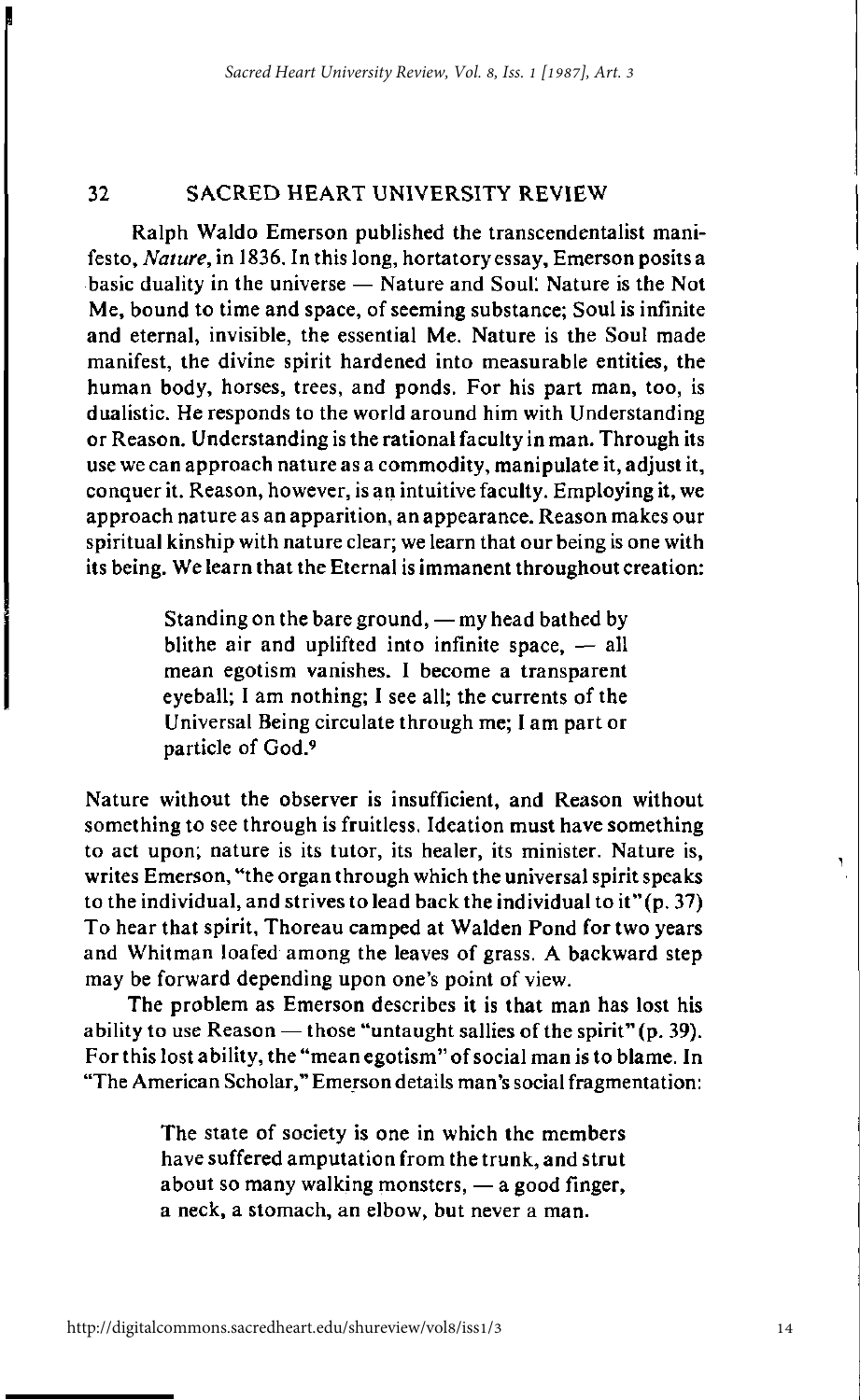Man is thus metamorphosed into a thing, into many things. . . . He sees his bushel and his cart. and nothing beyond, and sinks into the farmer. instead of Man on the farm.

 $(p. 53)$ 

33

But because we have become alienated from nature and because that alienation is apparent to us, we have. Emerson believes, settled for life on the circumference of the invisible or eternal world. At the center of this universal circle is the Ineffable Spirit from which divinity radiates to the circumference and which becomes divine in nature and in us. But fragmented and alienated man, unable to become a transparent eveball, lacking the perfect harmony with nature needed to see the radical unity of the creation, neither sees nor feels anything:

> To speak truly, few adult persons can see nature. Most persons do not see the sun. At least they have a very superficial seeing. The sun illuminates only the eye of the man, but shines into the eye and the heart of the child.

> > $(p, 9)$

Unspoiled and free, the child is perfectly adjusted to nature, but the adult has surrendered this harmony to "mean egotism":

> The ruin or the blank that we see when we look at nature, is in our own eye. The axis of vision is not coincident with the axis of things, and so they appear not transparent but opaque. The reason why the world lacks unity, and lies broken and in heaps, is because man is disunited with himself.  $(p. 43)$

Yet nature never fails us; it is always prepared to exhibit to us the unity and divinity of creation, if we will only look:

> If the Reason be stimulated to more earnest vision, outlines and surfaces become transparent, and are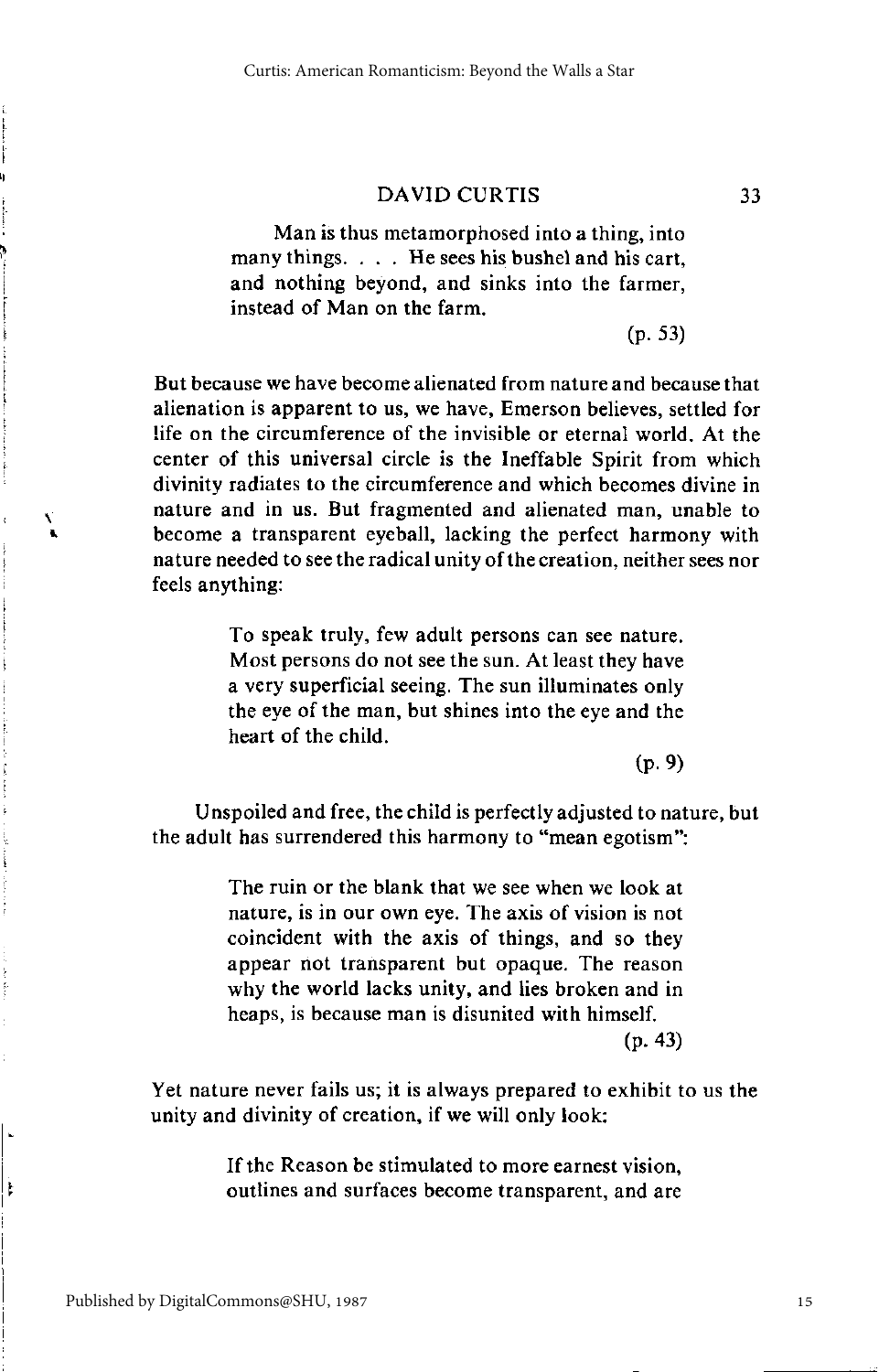no longer seen: causes and spirits are seen through them. The best moments of life are these delicious awakenings of the higher powers, and the reverential withdrawing of nature before its God.

 $(p. 30)$ 

And, happily, it is nature itself which stimulates that more earnest vision. No matter how much we harry ourselves with society or how much life torments us, our comfort is as close as Walden Pond, as certain as the lights of the stars. "The tradesman, the attorney," says Emerson, "comes out of the din and craft of the street and sees the sky and the woods, and is a man again. . . . We are never tired, so long as we can see far enough" (p. 13).

Our Reason stimulated by nature, then, nature itself — "the solid seeming block of matter" - is "pervaded and dissolved by a thought," the creative, originating Thought (p. 34). Emerson believes this dissolving Idea is divine and is within us and is us and can issue from us. Then we are indeed great souls, liberated from those "visitations of insecurity" that beset the fictive heroes of Melville, Poe, and Hawthorne: "No man fears age or misfortune or death," Emerson writes, while he is in the "serene company" of these divine natures, or great souls, "for he is transported out of the district of change" (p. 35). Nor is personal serenity alone affected, but morality and ethics also, for as Emerson remarks in "The American Scholar," "A great soul will be strong to live, as well as strong to think" (p. 61).

Emerson's disciples, Henry David Thoreau and Walt Whitman, were two great souls strong to live. Thoreau tells us he went to Walden Pond to corner life, to discover its meanness and its sublimity, to get at its marrow. For his part, Whitman plunged with equal vigor into the gaiety of Manhatten beer cellars and the agony of Civil War hospitals. And yet because both writers adhered to the dissolving Idea, both surmount the walls of meanness and death.

Walden is not only a splendid satire on "busyness," it is an exemplum of the dissolving Idea in action. Time becomes a stream to fish in; pickerel are seen as "Walden all over and all through" (p. 195). Ethics are comparable to the pond, and the earth itself appears to be fluid. The "earth's eye" is liquid, and looking into it "the beholder measures the depth of his own nature" (p. 128). Walden itself seems bottomless or "unfathomable," but Thoreau, playing with Emerson's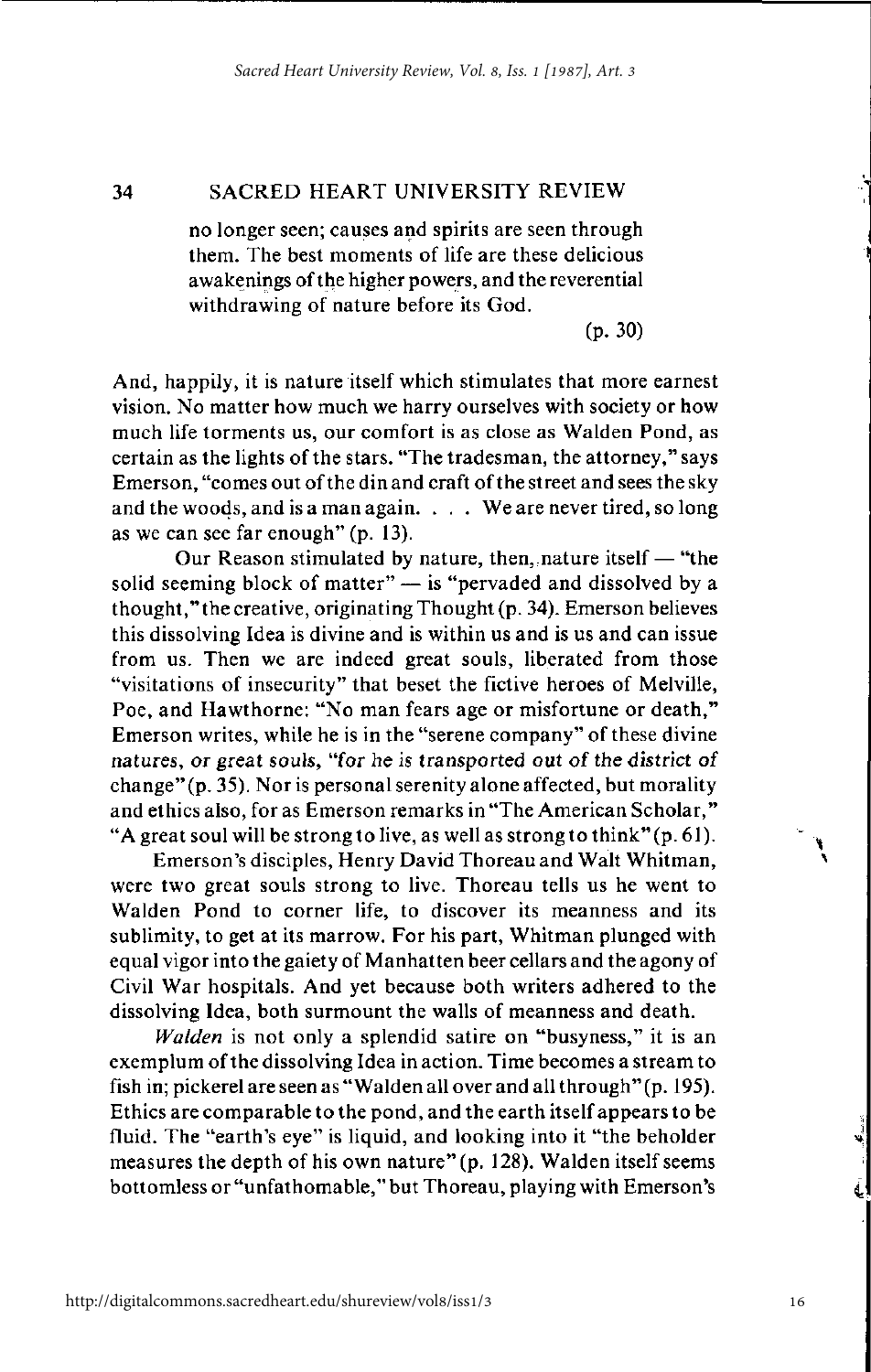"Reason," assures his readers "that Walden has a reasonably tight bottom at a not unreasonable, though at an unusual, depth" (p. 195). Finally the motives of resurrection and cycle, so central to the book, climax in a watery miracle: "Walden was dead and is alive again" (p.  $212$ ).

Surely the most wonderful moment of "Spring," the climactic chapter of *Walden*, though, is not the completed resurrection, but the initial thaw. The great melting of the ice on the pond is less dramatic than "the forms which thawing sand and clay assume in flowing" (p. 208). Inert matter is in motion, and in the first stirrings of the dissolving Idea acting upon matter, Thoreau sees the pattern and unity of all creation: "As it flows . . . you are reminded of coral, of leopards' paws or birds' feet, or brains or lungs or bowels" (p. 208) Finally as it reaches the water below the bank, the sand gives up whatever form it had assumed, and pure matter has become pure soul. The thawing sand-bank suggests to Thoreau the oneness of creation. The sand wants to assume the ideal form of the leaf, in fact, anticipates in its flowing the vegetable leaf. Thoreau remarks the bridge between anticipation and realization, between spirit and matter, between the idea and the appearance: "No wonder that the earth expresses itself outwardly in leaves, it so labors with the ideas inwardly" (p. 209). For Thoreau the human hand is a leaf, as are trees, rivers, feathers, and wings. All creation is a flowing into ideal form. Fluids act upon solids to form "lobes," and even phonics cooperate to point the moral: "The radicals of lobe are 'lb,' the soft mass of 'b'... with a liquid 'l' behind it pressing it forward" (p. 209). Thoreau imagines blood vessesls, bones, flesh, and tissue formed in this way; the human face is pictured as congealed drops. "What is man," asks Thoreau, "but a mass of thawing clay?" (p. 210). Thus, the "universal crisis" reported by Robert Frost, as sand and rock collapsed into the torrent, is no crisis at all to Henry Thoreau, but simply a reshaping of matter by spirit. The issue may augment the infinite variety of nature, but beneath (or "beyond") that variety is the common and eternal Idea.

In Walt Whitman's poetry the themes of eternity, oneness, and fluidity are paramount. Yet Whitman also manages to unite more successfully than any other Romantic writer the dualities of matter and soul, of appearances and essence. Thoreau, of course, was an expert naturalist; nature was real and beautiful to him, even as an end

 $35$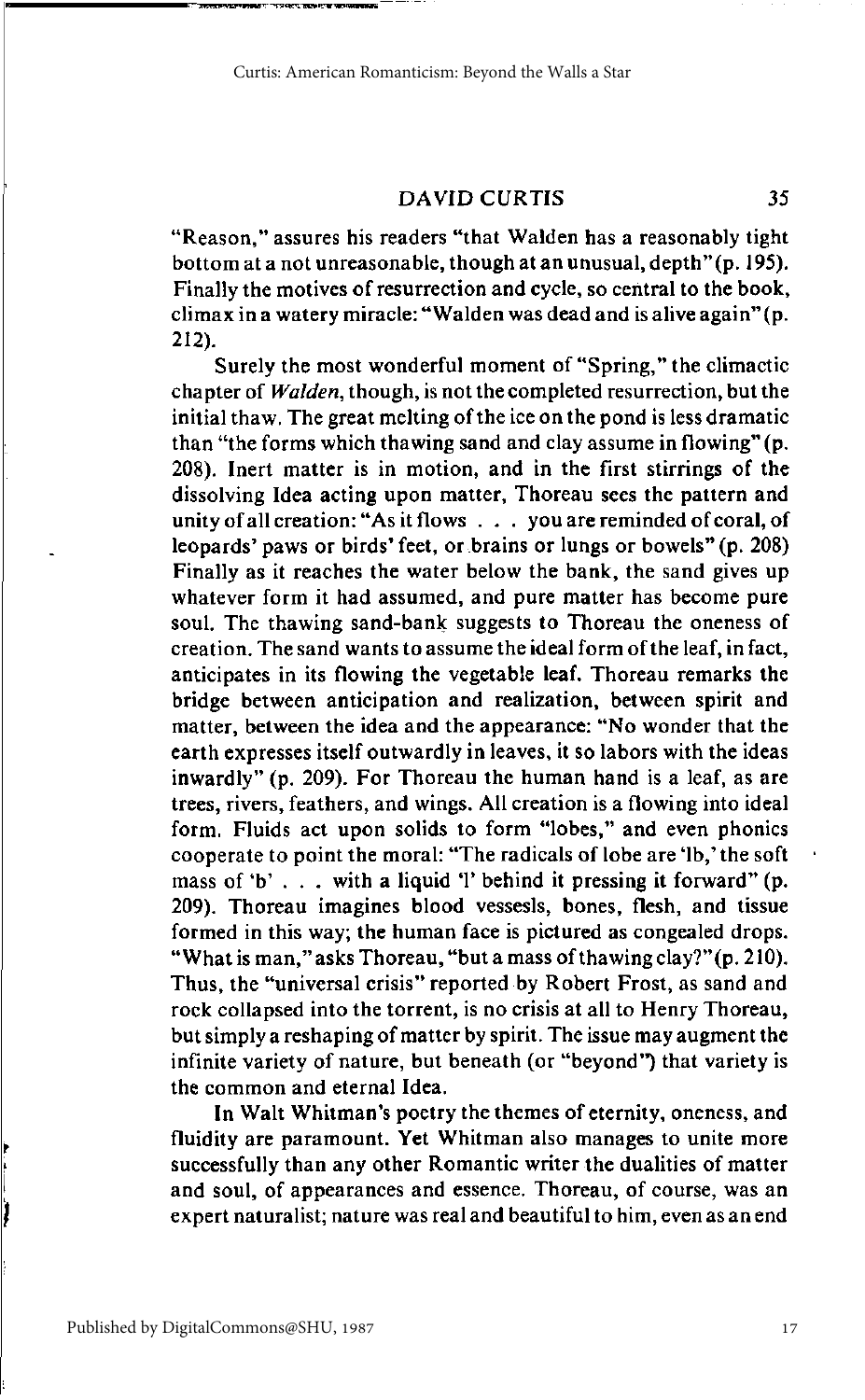in itself. Nor does Emerson disparage the undissolved world: "I have no hostility to nature, but a child's love to it. . . . Let us speak her fair. I do not wish to fling stones at my beautiful mother" (pp. 35-36). Despite such disclaimers, though, the Concord transcendentalists impress us as chiefly interested in what is occurring beyond or through nature. Whitman's love of the sensual marks his poetry, then, as a special kind of transcendent art.

In "Out of the Cradle Endlessly Rocking," for example. Whitman learns to sing of the agony and ecstasy of life through the combination of the bird's song of grief, his memory of childhood feeling, and the sea's whispered key. None of the three elements can exist significantly without the others:

- The boy ecstatic, with his bare feet the waves, with his hair the atmosphere dallying,
- The love in the heart long pent, now loose, now at last tumultuously bursting,
- The aria's meaning, the ears, the soul, swiftly depositing.
- The strange tears down the cheeks coursing,
- The colloquy there, the trio, each uttering,
- The undertone, the savage old mother incessantly crying.
- To the boy's soul's questions sullenly timing, some drown'd secret hissing.
- To the outsetting bard.<sup>10</sup>

The loneliness of boy and bird and man is real, the death of the she-bird is real, the fluctuations of hope and despair real, the "sterile" sands" real. Real too is the bliss of earthly love:

> Shine! shine! shine! Pour down your warmth, great sun! While we bask, we two together.

Two together! Winds blow south, or winds blow north, Day come white, or night come black, Home, or rivers and mountains from home, Singing all time, minding no time, While we two keep together.

 $(11.32 - 40)$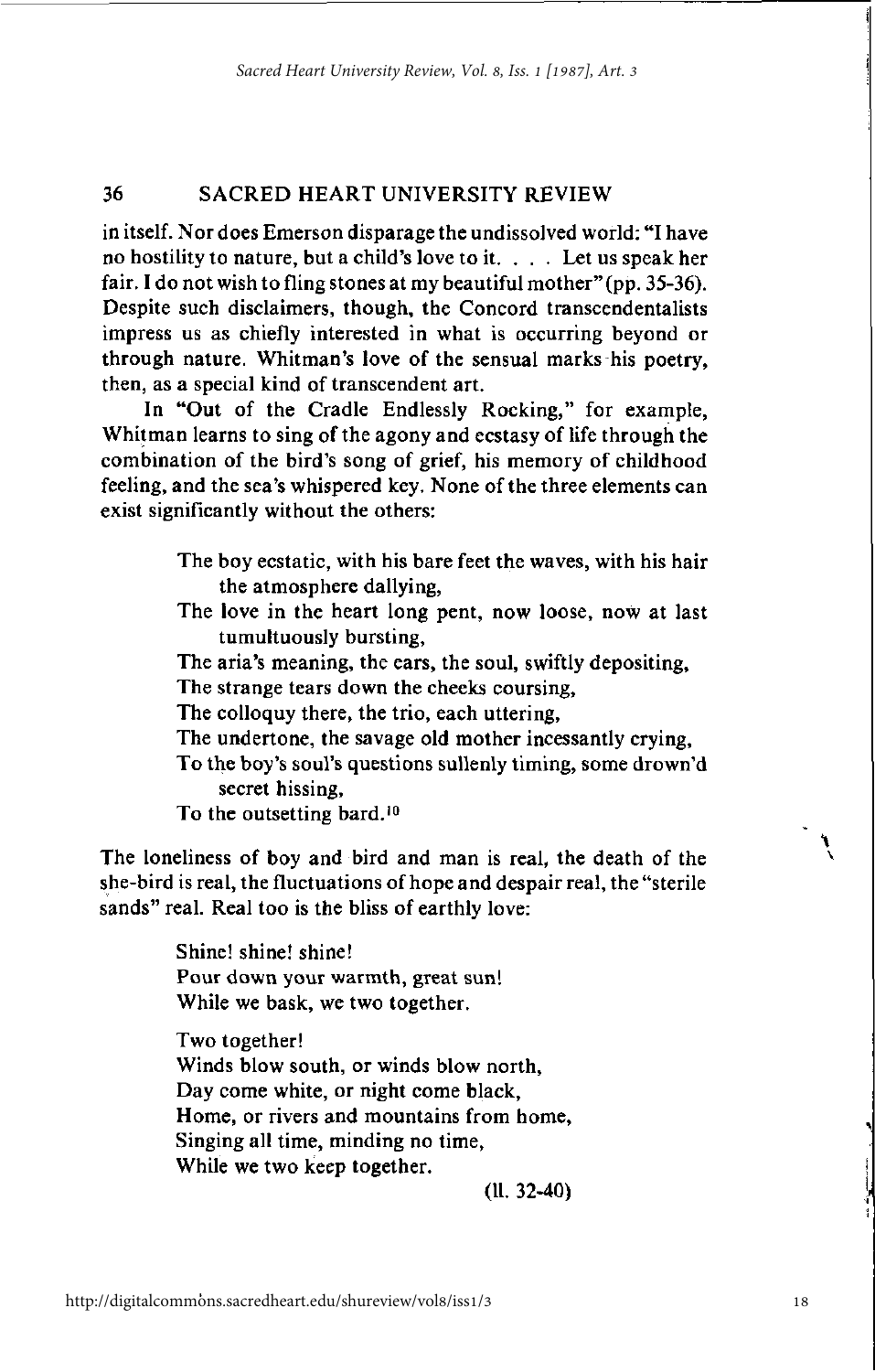Thus sing the happy birds, but permanence cannot exist in the finite. One bird dies or disappears. The remaining bird can only mourn; the translating child has greater scope. Gifted with Emersonian Reason, he is permitted to experience the flow of the dissolving Idea. From the salt tears running down the child's cheeks he learns to feel; from the salt waves flooding the shore he learns that death is the key to life eternal. The sea and the tears are part of the same dissolving process. So too is the he-bird's threnody, floating on air and memory back to the man who had forgotten how to sing. His lesson well-learned, Whitman proclaims himself the "chanter of pains and joys" and the "uniter of here and hereafter" (1. 20). Possessing the key to eternity  $death$  — the noet will sing of earthly pains and joy, while "swiftly" leaping beyond them" (1. 21). The endlessly rocking cradle is the flow of being and the rhythmic motion comforts us in its very endlessness. The only real death is life and the only real life flows through death. beyond pain, beyond confusion, towards the wholeness of "Crossing" Brooklyn Ferry."

As the first word of the title  $-$  "Crossing"  $-$  suggests, this very great poem is about motion, too. Its final section begins with the celebratory "Flow on, river! flow with the flood-tide, and ebb with the ebb-tide!" (l. 101). The river connects Brooklyn to Manhattan, connects Walt to his fellow passengers, connects the ferry to the great ships in the harbor and the tugs plying their trade. The barriers of time and space disappear in the prophetic vision of the "eternal float of solution" (l. 107). Past, present, and future are one, "distance avails not, and place avails not" (1, 56), and nothing comes between the poet and us:

- I am with you, you men and women of a generation, or ever so many generations hence,
- Just as you feel when you look on the river and sky, so I felt, Just as any of you is one of the living crowd, I was one of the crowd
- Just as you are refresh'd by the gladness of the river and the bright flow, I was refresh'd. . . .

 $(11. 21-24)$ 

37

Great soul that he is, Whitman, responding to the Idea that dissolves, is (in Emerson's words) "transported out of the district of change." We have already seen that death is the key to this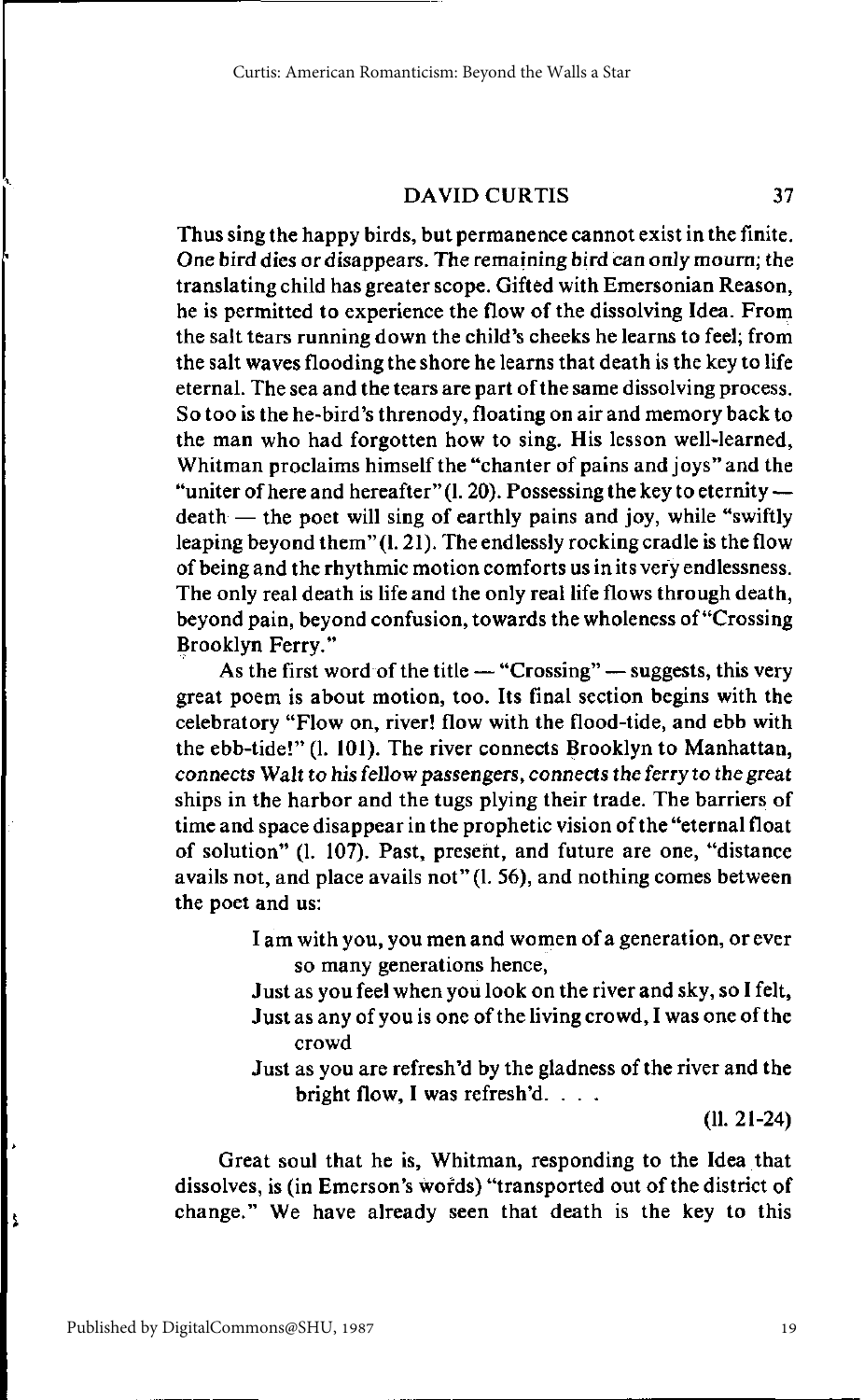permanence, and yet all is not settled, for "curious abrupt questionings" stir within me" (1, 59). Whitman sums up those questionings in the lines which present the crisis of "Crossing Brooklyn Ferry":

> I too had been struck from the float forever held in solution, I too had receiv'd identity by my body,

> That I was I knew was of my body, and what I should be I knew I should be of my body.

> > $(11.62-64)$

In short, how to maintain the dissolving Idea and the identifying substance concurrently? Whitman insists on the perfect synthesis. That the realities of time and space and mortality are insubstantial he knows, but of what use have these identifying realities been to him, of what use to us? And why do we love them so? May we continue to love them so and still maintain our place in the "eternal float of solution"? Whitman says yes, for he sees that the eternal must be approached through the finite, that in the material alone the spiritual can be visualized and visited. Appearances are a "necessary film . . .  $/$  . . . dumb, beautiful ministers" (ll. 121, 126). Though bound in time, space, and mortality, the Not Me is a welcome and beloved part of our morphology:

> We use you, and do not cast you aside  $-$  we plant you permanently within us.

> We fathom you not  $-$  we love you  $-$  there is perfection in you also,

> > $(11. 129-30)$

and once we accept and cherish the Not Me, it speeds our "crossing" into the "eternal float of solution":

> You furnish your parts toward eternity, Great or small, you furnish your parts toward the soul.  $(11. 131 - 32)$

The wholeness of personality described in Whitman's poetry marks the completed journey of Frost's "Directive." In "Take Something Like a Star," Frost counsels us to fix our minds upon the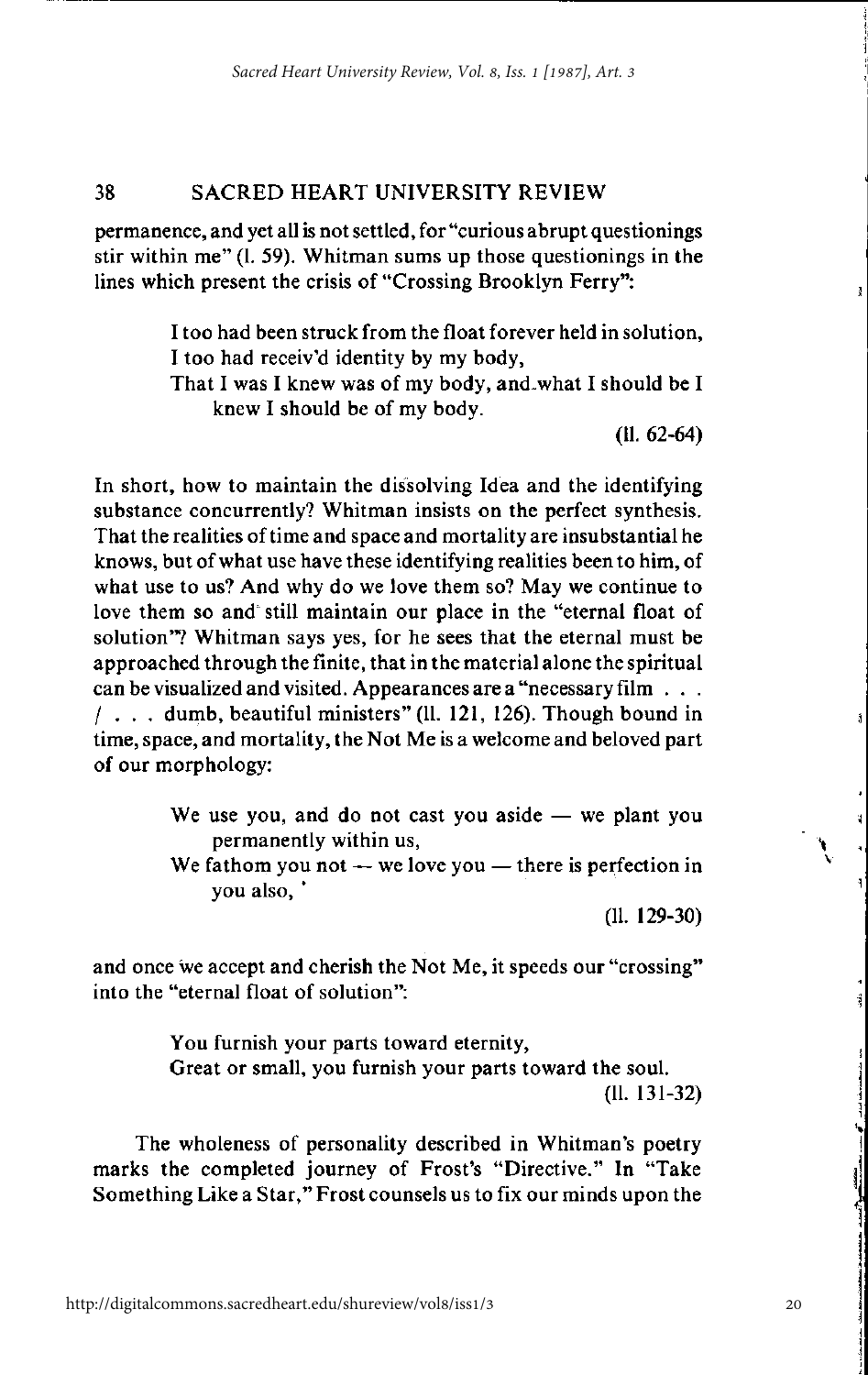ideal and thereby wrest permanence and serenity from a chaotic world. The Romantics exhort us to seek a star beyond the walls built by fear and guilt out of the stones of rationalism, materialism, and immaturity. Melville, Poe, and Hawthorne caution us that these stones won't hold, that they merely fragment the self, and increase the fear and guilt they were meant to contain. Emerson, Thoreau, and Whitman point us towards the star of Ideality. Only by fixing upon it can we remain whole beyond confusion.

In The American Adam, R.W.B. Lewis describes the new man American Romanticism sought to create:

> a radically new personality, the hero of the new adventure: an individual emancipated from history, happily bereft of ancestry, untouched and undefiled by the usual inheritances of family and race; an individual standing alone, self-reliant and selfpropelling, ready to confront whatever awaited him with the aid of his own unique and inherent resources.<sup>11</sup>

It is with this new American in mind that Emerson urges each individual to "Build, therefore, your own world" (p. 45). And he might have added that if one wants it to be a divine world, then one had best take something like a star to build it with.

### Notes

<sup>1</sup>Frost's poems are quoted from The Poetry of Robert Frost, ed. Edward Connery Lathem (New York: Holt, Rinehart, 1969).

<sup>2</sup>J. Hector St. John, Letters from an American Farmer (London, 1782), p. 60.

<sup>3</sup>The Autobiography of Benjamin Franklin, ed. Leonard W. Labaree, et al (New Haven: Yale Univ. Press, 1964), p. 103.

<sup>4</sup>Henry David Thoreau, Walden and Civil Disobedience, ed. Sherman Paul (Boston: Houghton Mifflin, 1960), p. 3. All quotations from Thoreau refer to this edition and will be indicated by page number only in the text of my essay.

<sup>5</sup>Harry Levin, The Power of Blackness (New York: Knopf, 1958), p. 6. <sup>6</sup>The Complete Short Stories of Herman Melville, ed. Jay Leyda (New

39